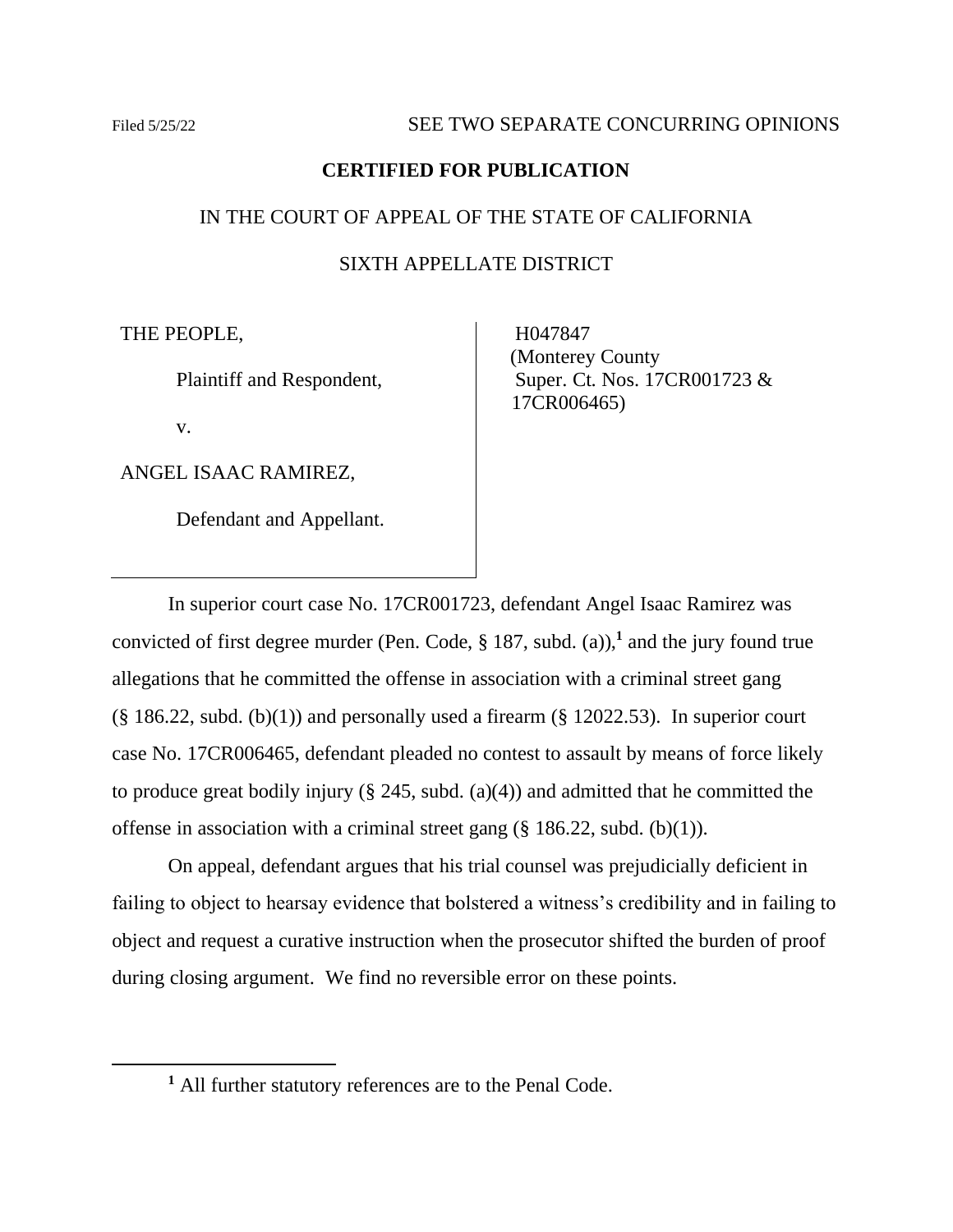While this appeal was pending, the Legislature enacted Assembly Bill No. 333 (2021-2022 Reg. Sess.), effective January 1, 2022. Assembly Bill No. 333, in part, amended section 186.22 to modify the showing necessary to sustain a gang enhancement. It also added section 1109, which, upon a defendant's request, requires the bifurcation of the trial of gang enhancement allegations from the trial of the offenses.

Defendant argues that amended section 186.22 applies retroactively, and that under the new requirements of that section, the gang enhancement findings in both cases must be reversed. He also argues that section 1109's bifurcation provision applies retroactively, and because his proceedings were not bifurcated, he is entitled to a new trial on the first degree murder charge. The Attorney General agrees that amended section 186.22 applies to this case, and that reversal of the gang enhancements is required. However, the Attorney General maintains that defendant forfeited his bifurcation claim, that, in any case, section 1109 applies prospectively only, and that any error was harmless.

We agree with the parties that the section 186.22 gang enhancements must be vacated and may be retried. But as to the bifurcation claim, we determine that amended section 1109 does not apply retroactively, and thus defendant's murder conviction remains valid. We reverse the judgment and remand for further proceedings concerning the gang enhancements.

### **I. BACKGROUND**

### *A. Jury Trial: Case No. 17CR001723*

#### *1. Prosecution's Case*

On January 10, 2015, Dexter Barnett was with his children. They had gone to get haircuts and then walked to the corner store to get snacks. While in the store, Barnett and defendant got into an argument. Barnett's son remembered that it started when Barnett said something like, " 'What are you looking at<sup>[?]'</sup> " Defendant did not initially respond, "[h]e just kept smiling at [Barnett]." Barnett said, " 'Are you just going to keep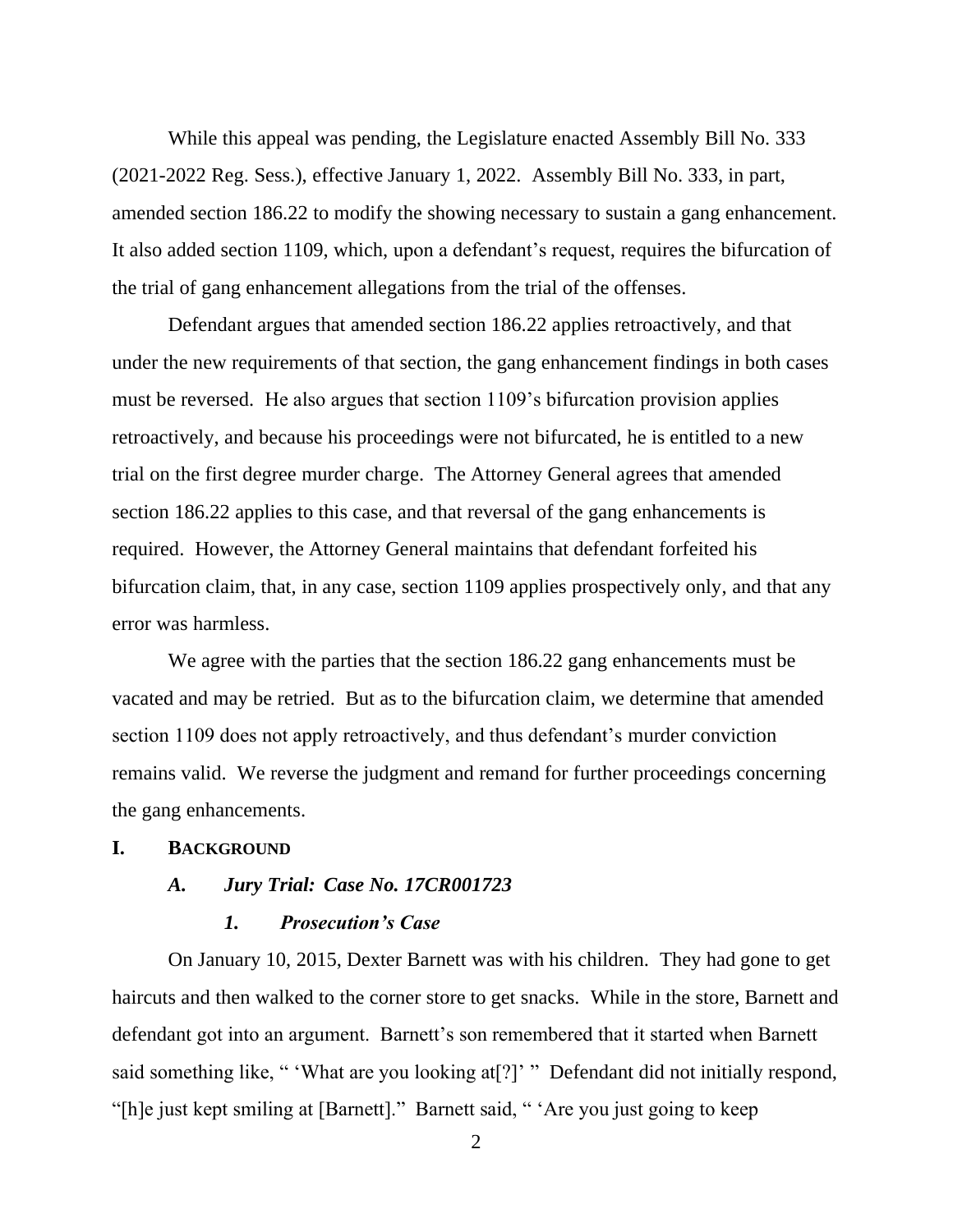smiling . . . .' " Defendant responded, " 'Look. I'm just here to buy a beer . . . I don't want any problems.' " Defendant paid and left the store. Barnett and his sons paid and left too.

Barnett and defendant continued to argue outside the store. Defendant asked Barnett where he was from. Barnett said he was from Seaside. Defendant responded, " 'This is Salinas, not Seaside.' " Barnett's cousins then broke up the altercation and took Barnett and his children over to the barbershop. Barnett reported to the barbershop owner that "the Mexicans over there are tripping and they are banging on me." Barnett remained at the barbershop while his children went home.

Hanna S. was near the market at an apartment when she saw defendant. He was "intoxicated" and "cussing," and he "threw either some cans of beer or a box or some object at [Hanna's] feet," which "exploded," spraying her feet with beer. Hanna told a police investigator that "after that, he reached in his waistband. He pulled out a gun and was waving it around."

At 10:02 p.m., two hours after the first encounter between Barnett and defendant, surveillance video showed defendant near the barbershop. Barnett was still at the barbershop, standing outside near a vehicle. At 10:03 p.m., another surveillance video showed Barnett walk toward the trunk of a car and then toward the street corner. A person in dark clothing was standing there. The video then showed "movement" and "muzzle flashes from a gun being fired," causing Barnett to collapse dead on the sidewalk.

Defendant worked at Taylor Farms, which was approximately three miles from the location of the shooting. The drive time between the two locations was between 5 and 10 minutes. Interviewed a week after the murder, defendant stated that he went to work at 10:00 p.m. that day, and that he went in at the same time every day. However, a timecard reflected that defendant arrived at work at 10:52 p.m. that night. Later, defendant said he "got mixed up" because on some days he "went in at 10:00 [p.m.]" and on other days he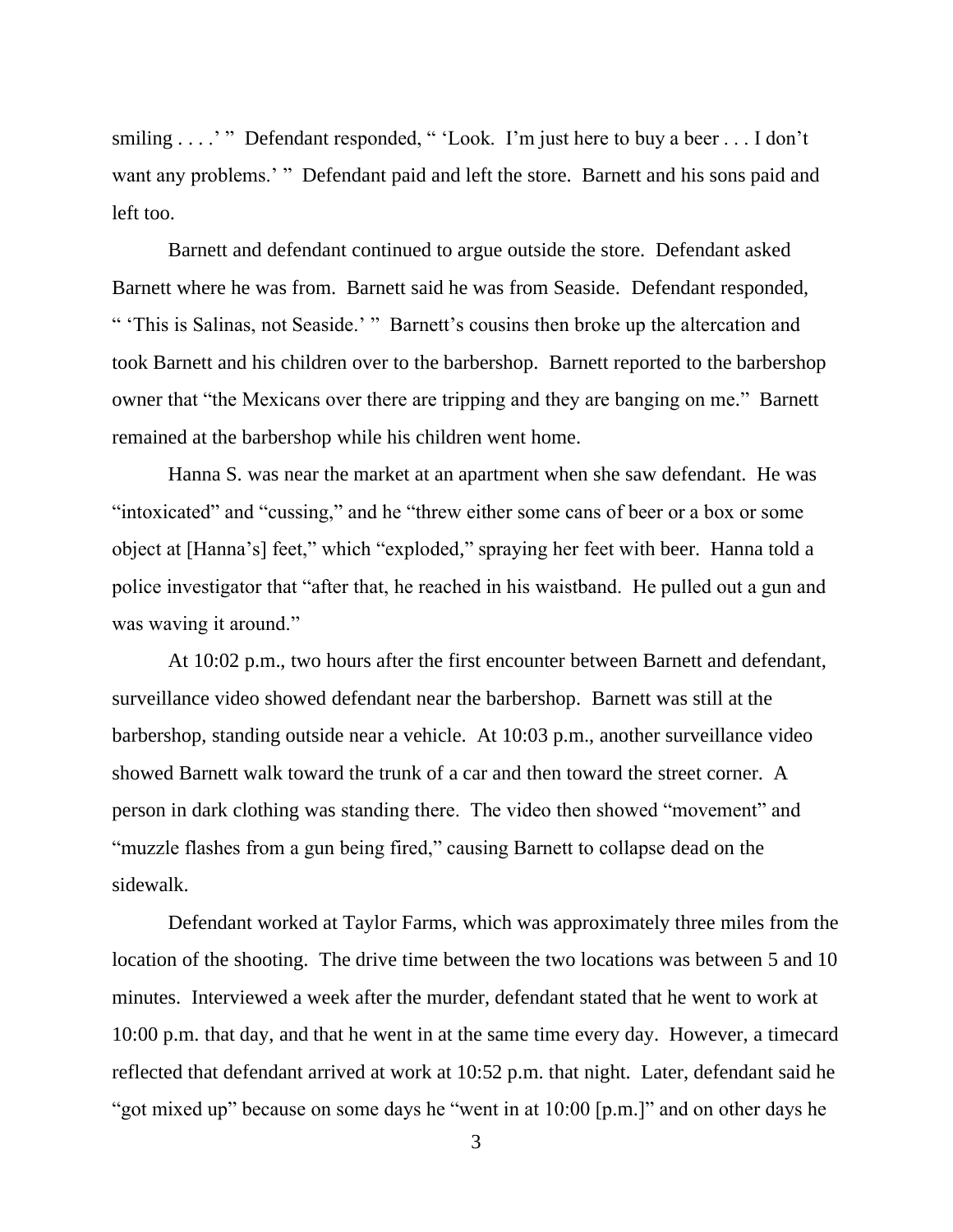"went in at 11:00 [p.m.]." Defendant acknowledged that he had an argument with Barnett on the day of Barnett's killing, but said he decided to leave after noting Barnett's son was with him. Defendant maintained he never went back to the corner market. After being confronted with the surveillance video of him shortly before the shooting, defendant acknowledged that the video showed him near the corner market at 10:02 p.m. He maintained, however, that he did not shoot Barnett.

The firearm used to kill Barnett was recovered about a year later in the possession of two Norteño gang members. While in prison awaiting trial, defendant disclosed to another gang member that he was in custody for killing a black man.**<sup>2</sup>**

Derek Gibson was a "gang intelligence detective" and testified as an expert in the investigation of gang-related crimes within Monterey County, specifically the Norteño criminal street gang. He testified that as of January 10, 2015, the Norteños were an ongoing organization, association, or group of three or more, numbering over 3,000 individuals in Monterey County. He testified that Barnett was a Crips gang member with a Crips gang tattoo. According to Gibson, asking someone where they are from was common before a gang shooting. Based on a hypothetical that mirrored the facts of the case, Gibson opined that the crime would have been committed for the purpose of benefitting the Norteño criminal street gang.

#### *2. Defense Case*

Police spoke to the driver of the vehicle that Barnett was standing near when he was shot. The driver stated he had an altercation with Barnett. After speaking with the driver, however, police eliminated him as a suspect in the killing.

The owner of the barbershop testified that he had known Barnett since he was 12 or 13 years old. Barnett was a friend and the owner was familiar with his children. Barnett came to the shop that day with his sons to get haircuts. Barnett arrived sober but

**<sup>2</sup>** This evidence will be discussed in greater detail in connection with the ineffective assistance claims.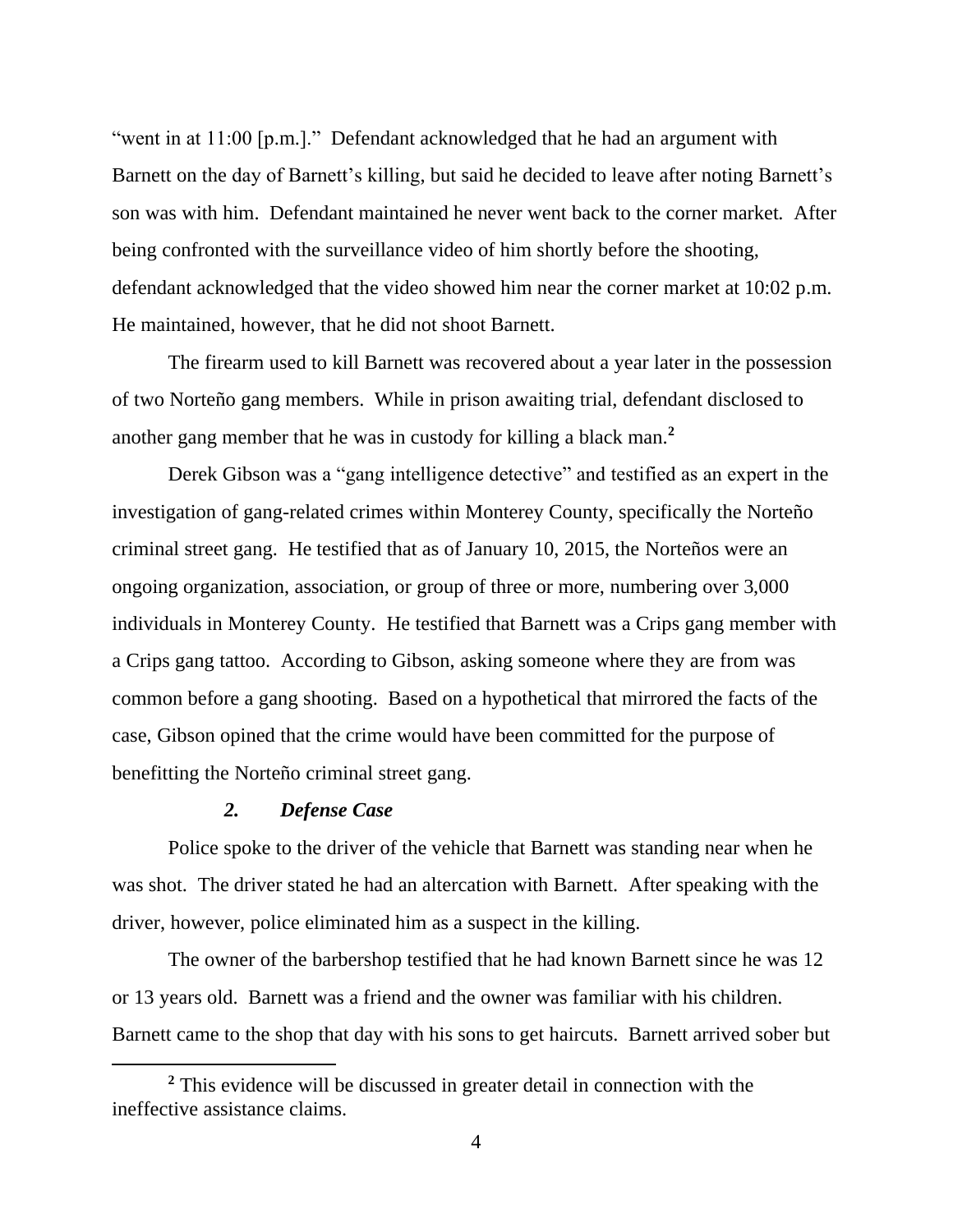later on seemed like he had consumed some alcohol. Barnett left at some point. When he came back, he was "a little" upset and said, "they be tripping out here more." At some point while Barnett was at the barbershop, Barnett "squared off" with another man who often hangs out there. It started when Barnett tried to give the man a hug, which Barnett would often do when he was drinking. The other man "shoved him off of him." The owner reminded them that there was no fighting inside or outside the shop. The owner did not really think they were going to fight because Barnett and the other man had a lot of respect for one another. The owner stated: "It was kind of laughable. We was all laughing, including me."

When the owner closed the barbershop at around 10:00 p.m., Barnett stood outside in the parking lot. "Something got [Barnett's] attention," meaning someone talked to him or yelled at him. The owner allowed that he might have heard someone yell "DD," which was a nickname Barnett went by. The owner saw Barnett hit the ground and then he "ducked back into the shop."

#### *B. No Contest Plea: Case No. 17CR006465*

According to the probation report, on December 17, 2017, deputies heard loud slamming, shuffling, and shouting in the jail's D-Pod housing unit. The D-Pod housing unit was used to house "sophisticated Norteno gang members with violent charges." Deputies observed John Doe being led shirtless down a flight of stairs by two other inmates, one of whom was punching Doe. Doe appeared to have multiple lacerations on his face and blood stains on his torso. The deputies called for backup and waited. Inmates saw the deputies waiting for assistance and moved down the stairs, where they continued to punch Doe in the head and face. After more deputies arrived, the deputies entered D-Pod and saw defendant and other inmates assaulting Doe. Deputies used a Taser on defendant and another inmate, and the assault ended.

Doe was interviewed and recalled that he was getting ready to use the restroom when a number of inmates entered his room and began to strike him with their fists. He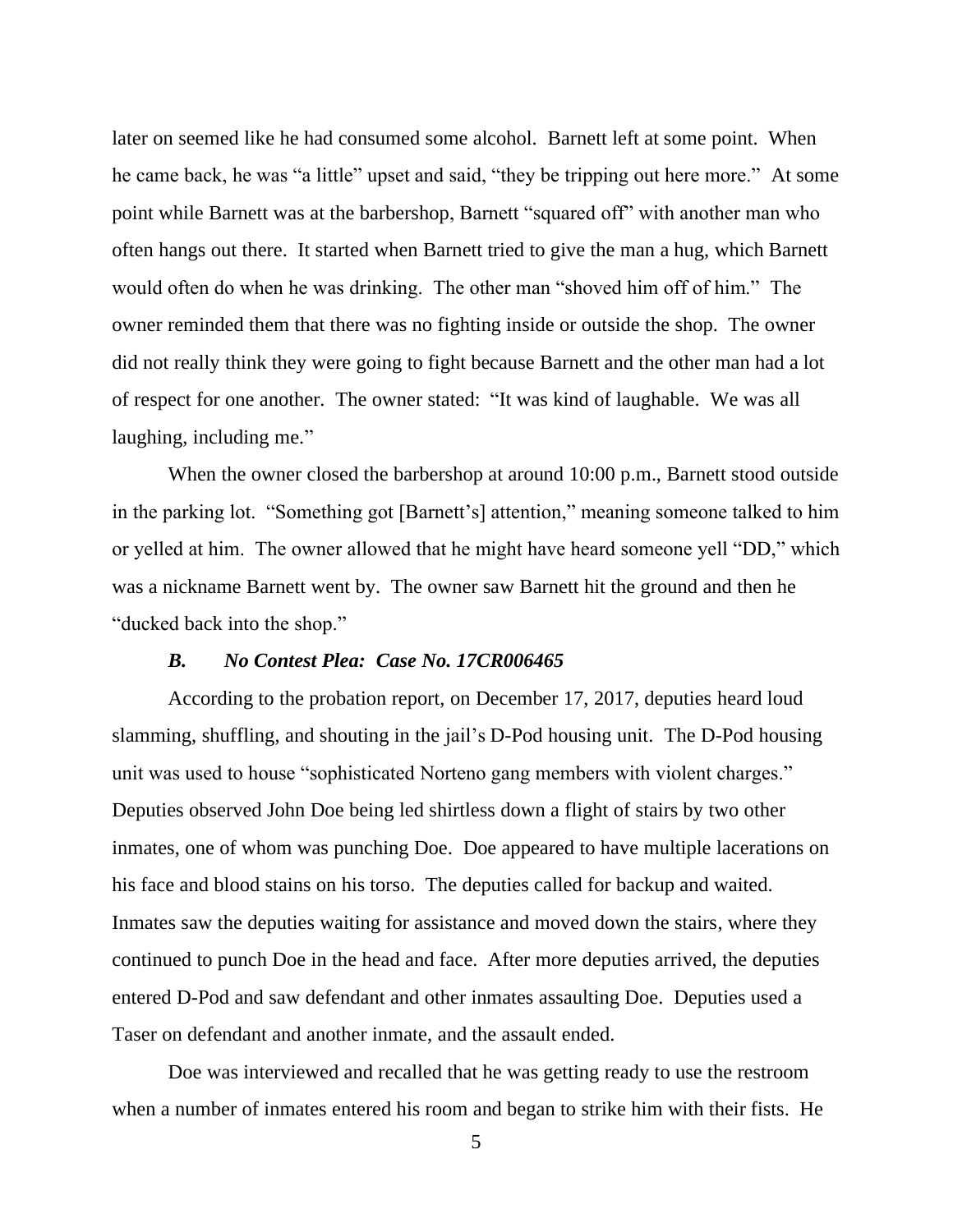did not recall who struck him. Doe's medical records show he suffered from left periorbital edema and a superficial linear abrasion, as well as multiple body contusions.

Defendant was interviewed after the assault and stated, " 'It is what it is.' " Video surveillance showed that defendant and other inmates were the aggressors, and that defendant repeatedly hit Doe with his fists on Doe's back and torso. In a later interview, defendant admitted the assault, saying "he was fed up with the victim, and while incarcerated, inmates are grown men in cages."

Defendant entered a plea of no contest to a single count of assault by means of force likely to produce great bodily injury and admitted that he committed the act in association with a criminal street gang. As part of the plea agreement, he agreed to a stipulated sentence of four years, consecutive to any other sentence.

### **II. DISCUSSION**

#### *A. Failure to Object to Hearsay Testimony*

Defendant argues that his trial counsel was prejudicially deficient when he failed to object to testimony that official records indicated that the gang member who testified against appellant was a high-ranking Norteño.

## *1. Background*

George Campbell testified that he was a Norteño gang member, a member of the Soledad Vatos Locos subset, and had attained the rank of "Norteño Soldado" in 2011. A Norteño Soldado is a member of the Northern Structure, a subset of the Nuestra Familia. He had been a member of the gang since he was 16 years old. He described the hierarchy of the Norteño gang, the expectations and behaviors of its members, and how the gang operates in the prison system. He recited the oath he took when he became a Norteño Soldado. Campbell was currently in custody for attempted murder because he had shot a "dropout" gang member.

Campbell described entering the Monterey County prison system and the screening process he underwent. Upon being cleared, a senior Norteño asked to speak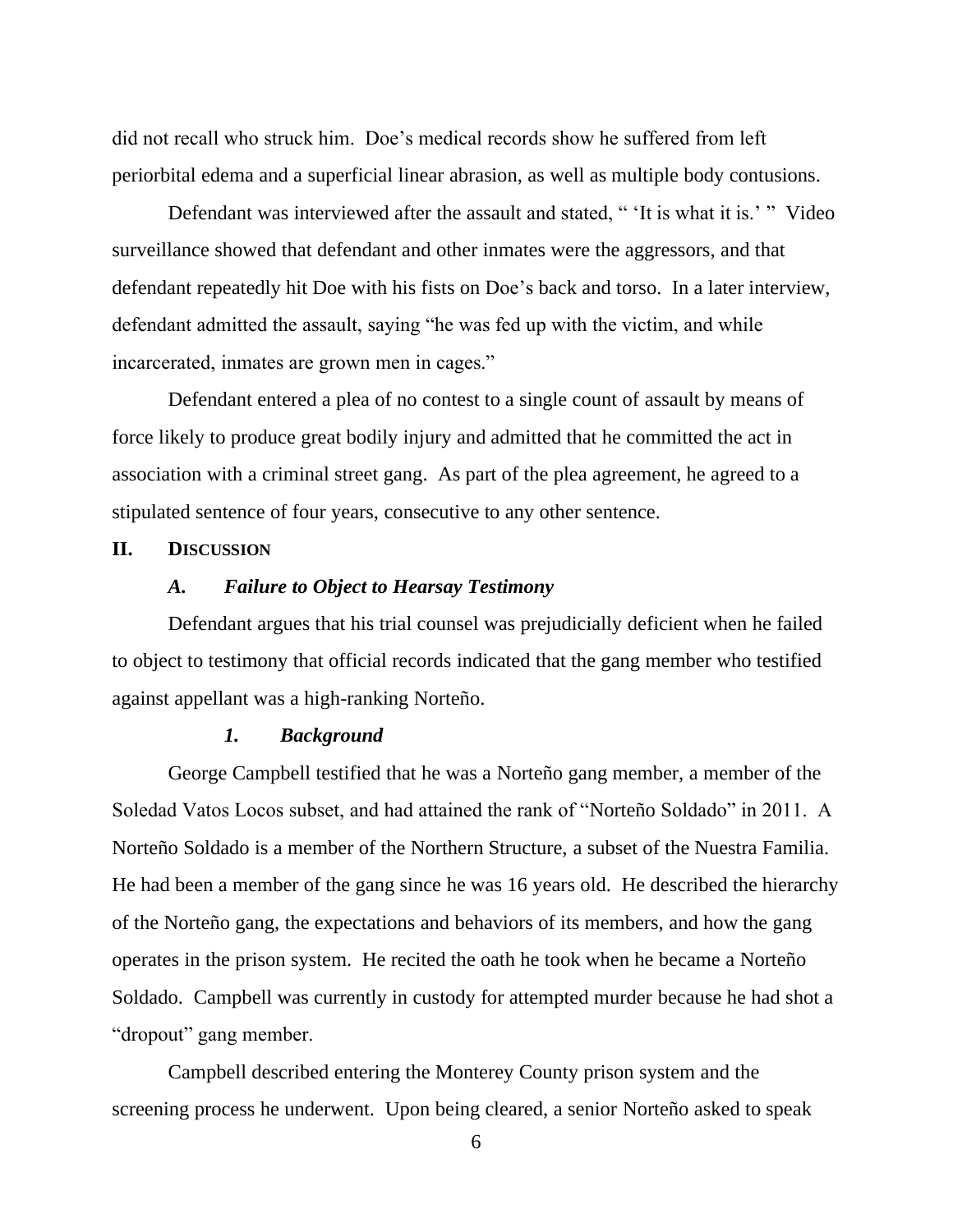with him. He was informed that he was being placed in charge of "D Pod," because the current leadership there "were not doing what they were supposed to do." Campbell's appointment replaced defendant, who was demoted to being a "secretary" under Campbell. Defendant was "insubordinate" and "disrespectful" to Campbell. Campbell tried to work with defendant but eventually filed papers to have defendant stripped of his leadership role. Defendant became embittered, causing Campbell to place a "freeze" on him, meaning he always had "two security blankets" or "hit men" armed with knives who followed defendant around.

At some point, Campbell was placed on a freeze, after the gang leadership was informed that he had been associating with dropouts. Campbell denied the accusations. He later learned that defendant was one of the people who made the accusation. Campbell felt upset, betrayed, and heartbroken because he had dedicated his life to the Norteño street gang. He blamed defendant in large part for his predicament. After some time passed, Campbell decided to renounce his Norteño Soldado oath and indicated to prison officials he was willing to provide information.

At trial, Campbell testified that he spoke with defendant, asking him, "[w]hat are you here for?" Defendant responded, "I'm here for killing a [black man]."**<sup>3</sup>** Campbell gave defendant "a strong-arm gesture," which was "like a high-five basically with the Norteño struggle." In another conversation, defendant expressed concern to Campbell about someone "snitching on me." Defendant again offered that he "killed a [black man]."

Drew Bittner, a correctional officer and institutional gang investigator with California's Department of Corrections and Rehabilitation (CDCR), testified about the Nuestra Familia and Northern Structure. As part of his work, he identified "current prison gang members, street gang[] members; criminal activity occurring inside the

**<sup>3</sup>** Campbell testified that defendant used a racial slur.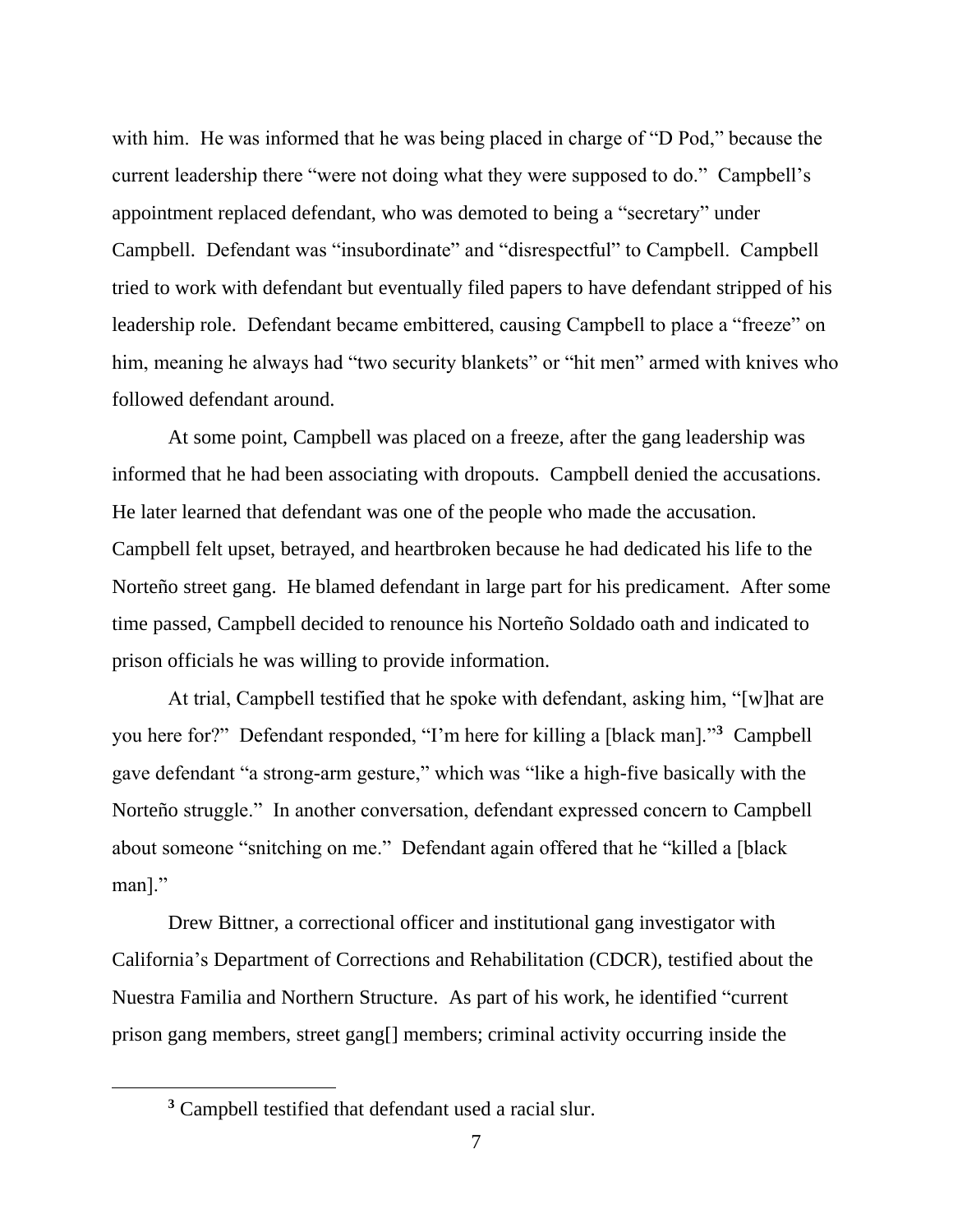institution as well as outside [in] the communities; investigate gang homicides, batteries; document intel reports, vital information within discovered kites." He testified that he had reviewed Campbell's official records with CDCR. He stated that the official records indicated "Campbell was a validated Northern Structure associate." He also stated that Campbell's position meant "[h]e'll hold rank over any Norteño entering CDC's custody."

During closing arguments, defense counsel argued that "Campbell decided to take advantage of his position and save himself from life in prison" by testifying. He contended that Campbell was "a terrible witness in one sense and a great witness in another." Defense counsel explained that Campbell was "a good witness for the prosecution because he tells a story about his involvement in gangs, although it has nothing to do with [defendant]." Defense counsel argued that the jury should not believe Campbell because he was biased: "Campbell . . . admitted that one of the reasons he's upset was because Mr. Ramirez, according to him, this person with such magnitude in the gang, to be put on freeze. For him, a humiliation. The gang is and probably still is his main object in life. It's his identity. He is intricately involved with the gang." Then defendant became "insubordinate, didn't follow rules, he and his friends weren't listening to him, and this caused him no amount of anguish. And then he ends up getting put on freeze." This, counsel concluded, showed that Campbell's testimony was influenced by bias and prejudice, and so should be discounted by the jury.

### *2. Discussion*

" 'In assessing claims of ineffective assistance of trial counsel, we consider whether counsel's representation fell below an objective standard of reasonableness under prevailing professional norms and whether the defendant suffered prejudice to a reasonable probability, that is, a probability sufficient to undermine confidence in the outcome.' " (*People v. Gamache* (2010) 48 Cal.4th 347, 391.) As to counsel's representation, "[a] reviewing court will indulge in a presumption that counsel's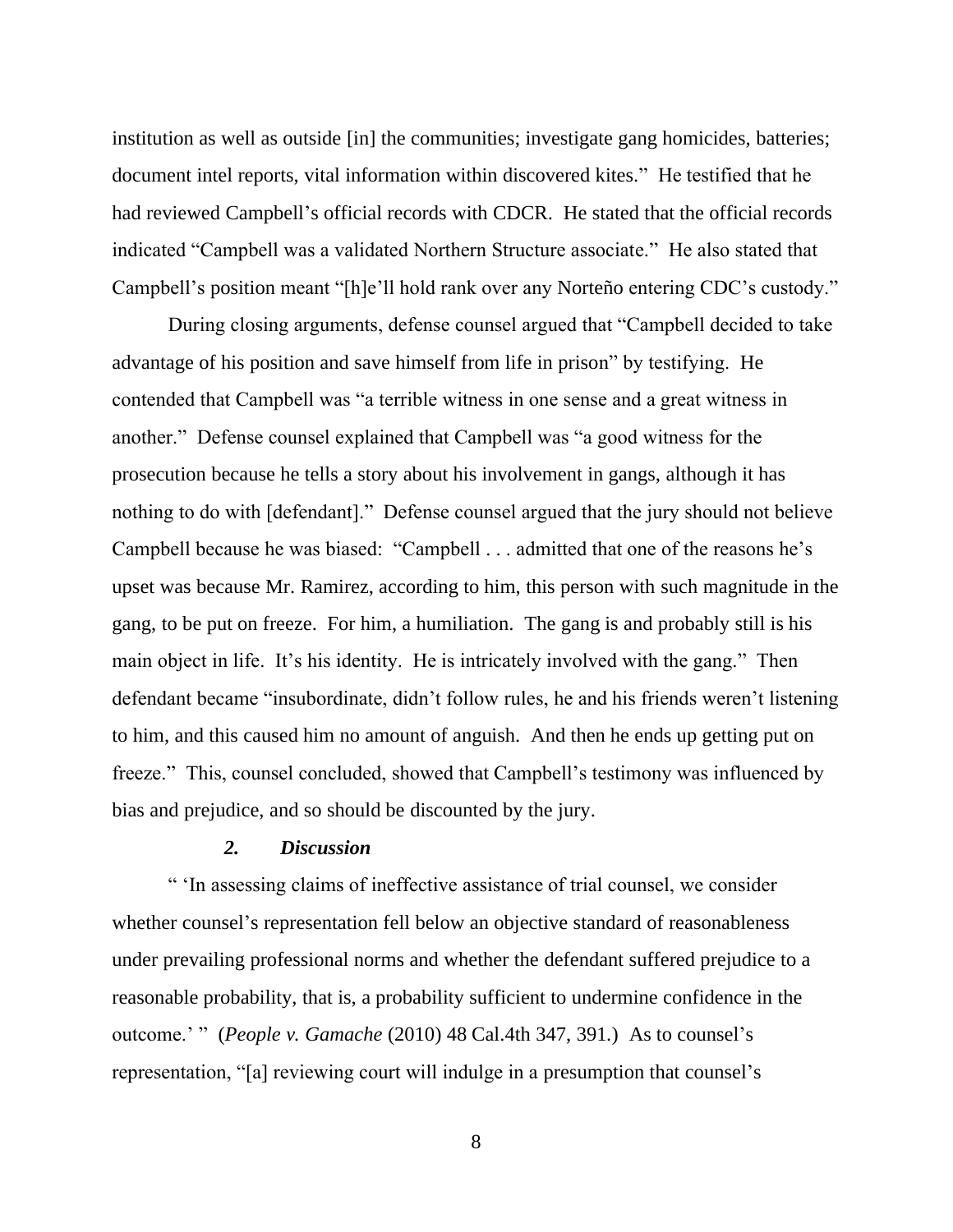performance fell within the wide range of professional competence and that counsel's actions and inactions can be explained as a matter of sound trial strategy." (*Ibid.*)

"Failure to object rarely constitutes constitutionally ineffective legal representation . . . ." (*People v. Boyette* (2002) 29 Cal.4th 381, 424.) "[D]eciding whether to object is inherently tactical, and the failure to object will rarely establish ineffective assistance." (*People v. Hillhouse* (2002) 27 Cal.4th 469, 502.) Thus, "[i]f the record on appeal fails to show why counsel acted or failed to act in the instance asserted to be ineffective, unless counsel was asked for an explanation and failed to provide one, or unless there simply could be no satisfactory explanation, the claim must be rejected on appeal." (*People v. Kraft* (2000) 23 Cal.4th 978, 1068-1069.)

Here, the record does not reflect why defense counsel did not object to Bittner's testimony regarding Campbell's gang status. However, it is apparent that counsel had sound tactical reasons for not objecting to the testimony. In closing argument, defense counsel explicitly argued that Campbell's testimony should be rejected because Campbell was biased and prejudiced against defendant. Defense counsel noted that Campbell had been placed on a freeze, which for someone with his position and longtime affiliation with the Norteños, must have "caused him no amount of anguish." Put another way, defense counsel's bias argument explicitly relied on the fact that Campbell and defendant had a shared gang status, and that Campbell's status within the gang was one of authority. Campbell's gang status was a necessary component of defendant's defense. Thus, on this record, because the record reflects a sound tactical basis for allowing Bittner's testimony regarding Campbell's gang status to be admitted, this ineffective assistance claim must be rejected.

## *B. Failure to Object to Prosecution's Closing Argument*

Defendant argues that his trial counsel was prejudicially deficient in failing to object to an argument made by the prosecution during closing argument.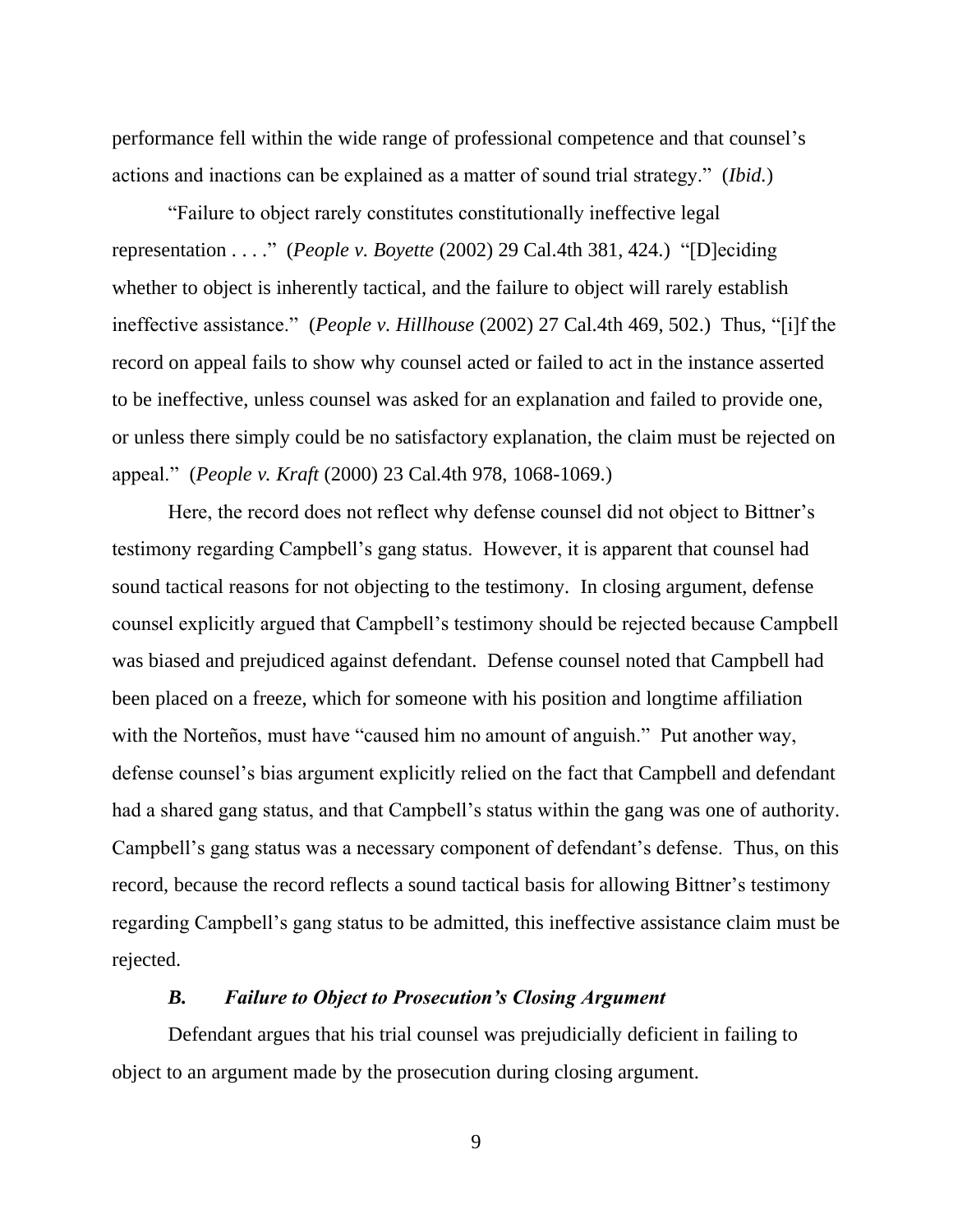#### *1. Background*

In closing argument, the prosecution addressed the surveillance video showing defendant near the scene of Barnett's murder just before it occurred: "[Defendant] repeatedly says that that's him in the video, but he repeatedly denies doing the shooting. We expect that. People don't want to admit that they killed somebody because they know there's consequences to that. [¶] But never does [defendant] tell you where he was going at 10:00 when he was supposed to be at work. Never does he say what he was doing at Chin Market and heading toward [the barbershop] when he was supposed to be at work. And never says why he was there. He just says, yeah, that's me, I didn't do it. He never says what he was doing, why he was there, where he was going. Anything that you would logically expect from somebody. [¶] You would expect, I didn't do it, I was going to meet a friend. I didn't do it, I was walking down town. I didn't do it, I was going to go to a restaurant. I didn't do it, I was lost. Whatever. There is no explanation whatsoever. 'I didn't do it' is not sufficient. [I] It's just another piece of the puzzle. Shows the inconsistencies, it shows the lies, it shows the consciousness of guilt. There's a jury instruction that says if you find that he lies -- I don't want to misstate it, but there is a jury instruction that goes to consciousness of guilt when a person lies, consider that. So he lies about being at work."

After closing arguments and out of the jury's presence, defense counsel addressed the trial court: "One thing judge. Well, two things. [¶] One's a nice thing. One's a not so nice thing. [¶] The nice thing is I'm loath to interrupt argument as the Court's aware. The People at one point in time -- I just wanted it noted for the record and I'm not asking for anything at this point in time, I just want to make sure that the record reflects I'm aware of this. [¶] At one point in time during the closing, the People said the People can call any number of witnesses, something to that effect, but how about the Defense, did anybody say the defendant didn't do it? [¶] I didn't want to interrupt the argument. I thought it would bring more attention to it. I want the strategy to be clear that it would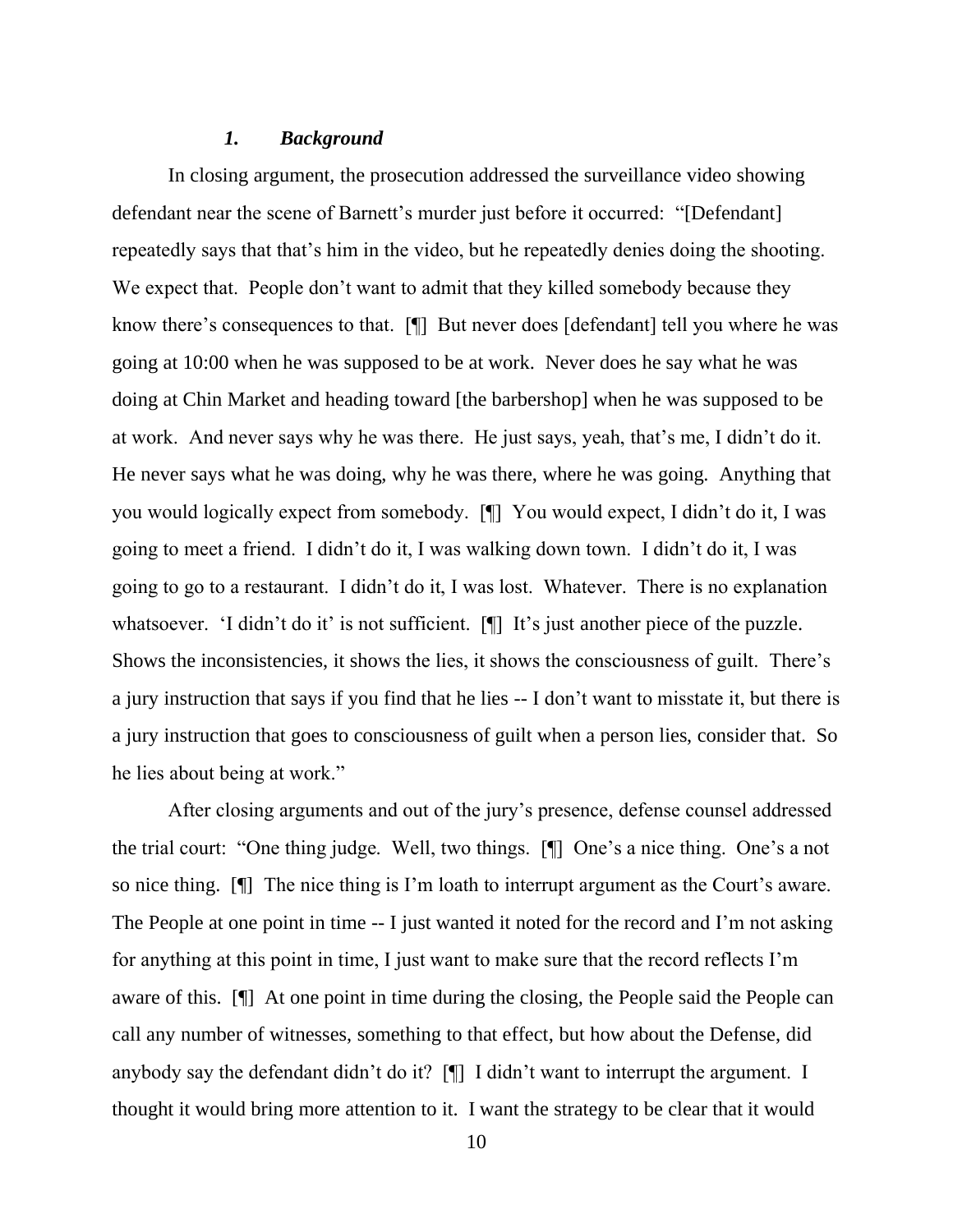bring more attention to it. I think that statement shifts the burden of proof. I want the record to reflect I did note it, and I'm not asking for anything at this point." The court responded, "Your objection is noted."

### *2. Analysis*

The parties both assert that defense counsel stated on the record his reasons for not objecting to the statements now challenged on appeal. However, a close reading of defense counsel's explanation demonstrates that defense counsel was not referring to the statements now challenged on appeal but was actually referring to *another* argument made by the prosecution. During the closing argument rebuttal, the prosecution addressed defense counsel's suggestion that the prosecution had failed to call certain witnesses who might have critical information. The prosecution explained that one of the witnesses "never gave any information. Why would I call a person that has no information? That was news to me." The prosecution continued: "So the People should call all logical witnesses? What about the Defense? Anybody say the defendant didn't do it?" Later, defense counsel, in identifying the statement he found objectionable, stated: "At one point in time during the closing, the People said the People can call any number of witnesses, something to that effect, but how about the Defense, did anybody say the defendant didn't do it?" Clearly, defense counsel's stated reasons for not objecting related to the prosecution's statement that defendant had failed to call any witness that said "defendant didn't do it[.]" On appeal, defendant does *not* challenge this statement by the prosecution. Accordingly, as to the challenged argument that defendant failed to explain his presence near the crime scene, the record is silent as to the reasons why defense counsel declined to object.

On the silent record that we have here, we will not assume defense counsel's failure to object to the prosecution's argument rendered his assistance ineffective. As our high court has "repeatedly stressed," if " ' "the record on appeal sheds no light on why counsel acted or failed to act in the manner challenged[,] . . . unless counsel was asked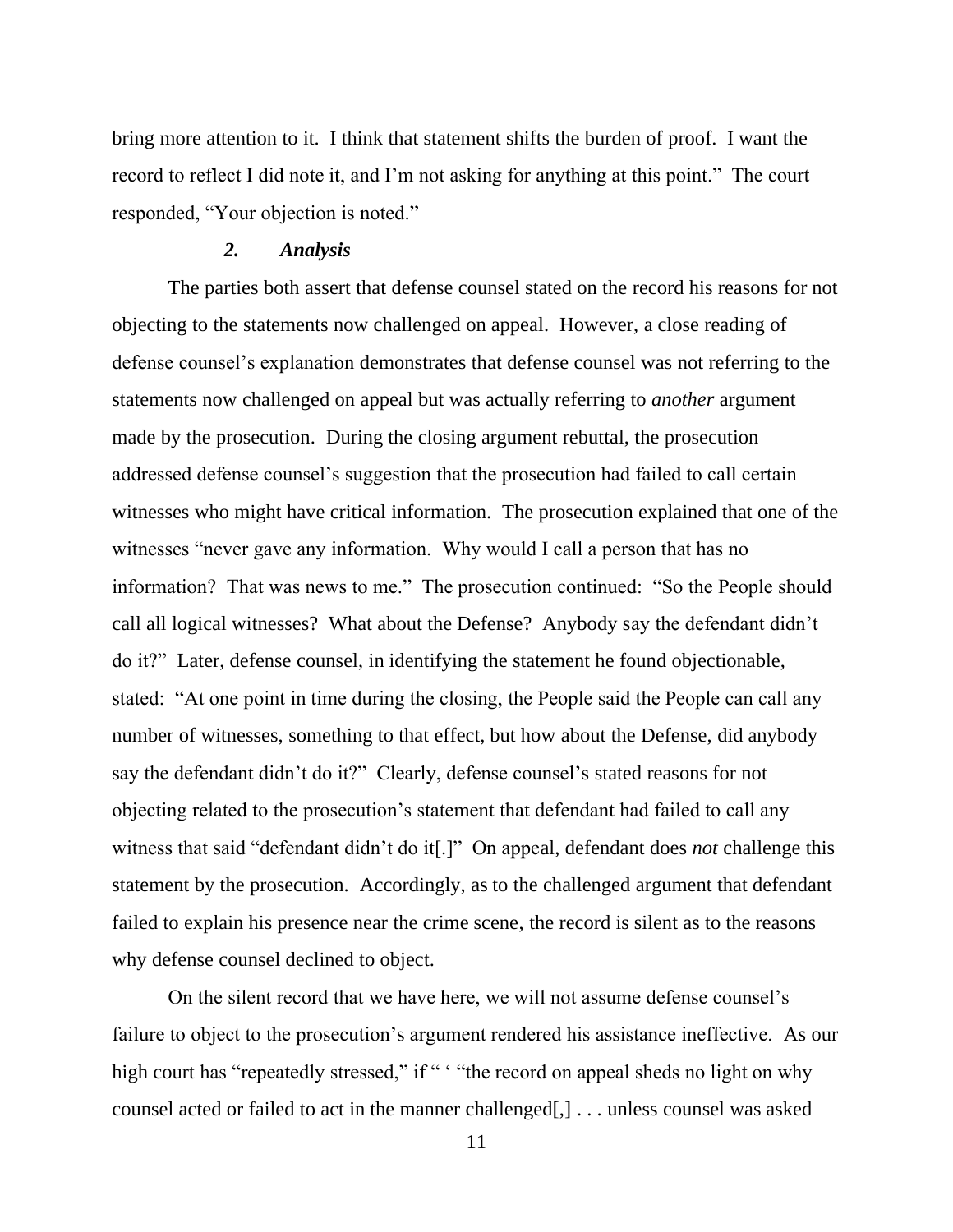for an explanation and failed to provide one, or unless there simply could be no satisfactory explanation," the claim on appeal *must be rejected*.' " (*People v. Mendoza Tello* (1997) 15 Cal.4th 264, 266, italics added.) "[T]actical choices presented . . . on a silent record . . . are better evaluated by way of a petition for writ of habeas corpus, and on direct appeal we reject them." (*People v. Mayfield* (1993) 5 Cal.4th 142, 188.) This is not a case where there could be no satisfactory answer. Indeed, defense counsel could have reasonably concluded that an objection to the prosecution's argument would draw undue attention to it. (See, e.g., *People v. Huggins* (2006) 38 Cal.4th 175, 206 [finding no ineffective assistance of counsel where counsel's failure to object could be explained as a tactical decision not to draw the jurors' attention to comments by the prosecutor]; *People v. Milner* (1988) 45 Cal.3d 227, 245 [finding no ineffective assistance of counsel where counsel failed to object to the prosecutor's statements during argument because counsel could reasonably have chosen to ignore the statements rather than draw attention to them by objecting], disapproved on another ground in *People v. Sanchez* (2016) 63 Cal.4th 665, 686, fn. 13.) Accordingly, we must reject the ineffective assistance claim.

What is more, defendant has not demonstrated that counsel's performance was deficient, as the prosecution's argument was permissible in the context of the closing argument. A prosecutor is given wide latitude in arguing a case to the jury as long as it amounts to fair comment on the evidence. (*People v. Hill* (1998) 17 Cal.4th 800, 819.) It is not improper for a prosecutor to comment on "the state of the evidence or on the failure of the defense to introduce material evidence or to call logical witnesses." (*People v. Carter* (2005) 36 Cal.4th 1215, 1266.)

Contrary to defendant's assertion, the prosecution's comments did not suggest to the jury that the defense bore any burden of proof or that defendant had a duty to establish any fact. Rather, the remarks consisted of nothing more than fair comment on the state of the evidence. The prosecution's argument suggested to the jury some reasonable inferences that could be deduced from the surveillance video showing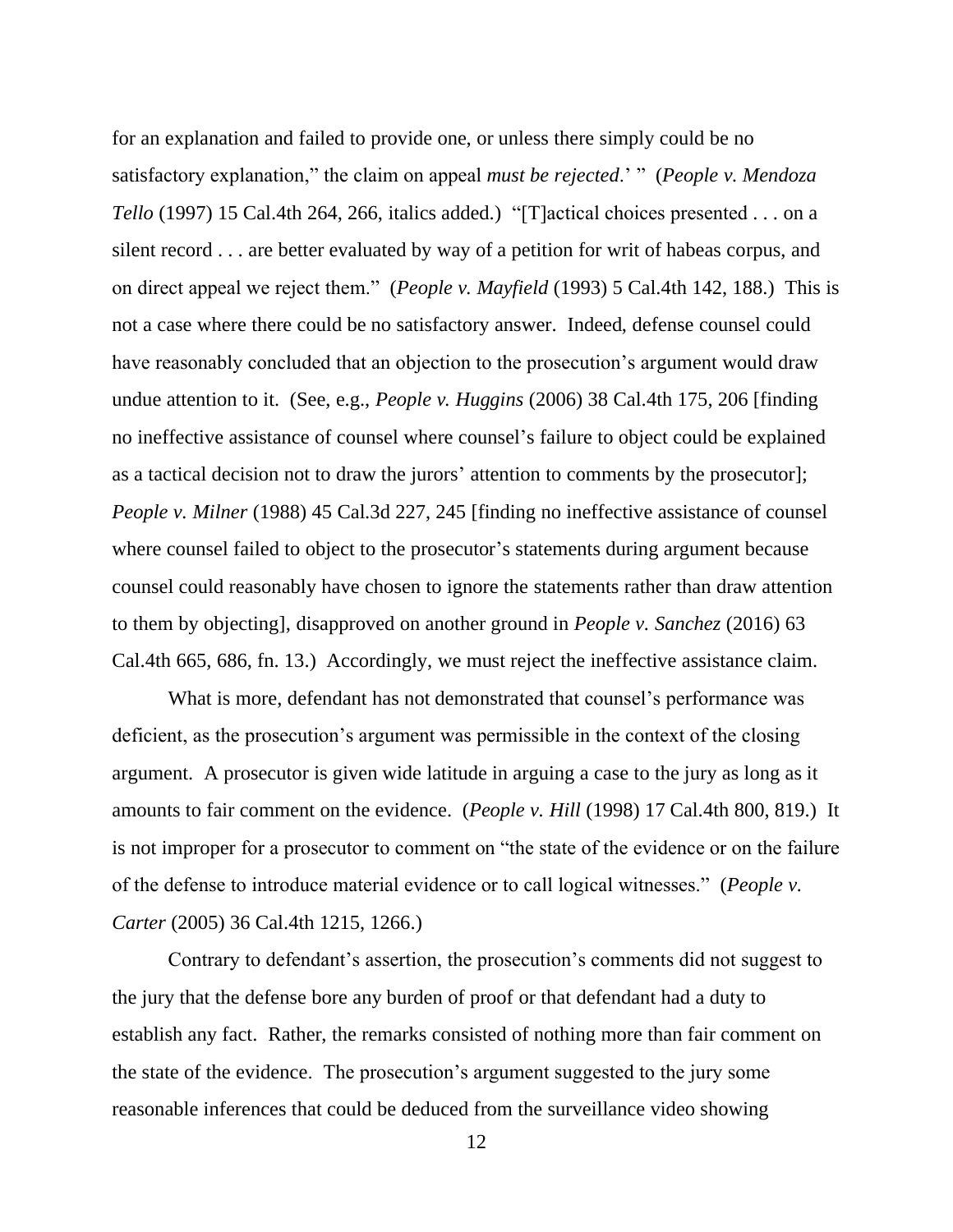defendant near the scene of Barnett's murder and defendant's initial explanation that he was at work at the time. Defendant eventually acknowledged his presence at the scene when faced with the evidence that he was there. The prosecution reasonably argued that this evidence was an additional "piece of the puzzle" as it showed that defendant initially lied about his whereabouts, but when confronted with the surveillance video offered no further explanation for his presence at the crime scene. Because the argument was a permissible comment on the state of the evidence, defense counsel was not deficient for failing to object to it.

Finally, even assuming trial counsel's performance was deficient, defendant's challenge nonetheless fails because he has not established any prejudice resulting from that assumed error. "When attacking the prosecutor's remarks to the jury, [a] defendant must show that, '[i]n the context of the whole argument and the instructions' [citation], there was 'a reasonable likelihood the jury understood or applied the complained-of comments in an improper or erroneous manner. [Citations.] In conducting this inquiry, we "do not lightly infer" that the jury drew the most damaging rather than the least damaging meaning from the prosecutor's statements. [Citation.]' [Citation.]" (*People v. Centeno* (2014) 60 Cal.4th 659, 667.)

Here, the trial court instructed the jury that defendant "is presumed to be innocent" and that "[t]his presumption requires that the People prove a defendant guilty beyond a reasonable doubt." The court also told the jury that defendant had "an absolute constitutional right not to testify," and that he "may rely on the state of the evidence and argue that the People have failed to prove the charges beyond a reasonable doubt. Do not consider for any reason at all the fact the defendant did not testify. Do not discuss that fact during your deliberations or let it influence your decision in any way." The court also told the jury to "[e]valuate the witness's testimony according to the instructions I have given you." We presume jurors are intelligent and capable of understanding and correlating all jury instructions given. (*People v. Holt* (1997) 15 Cal.4th 619, 662.)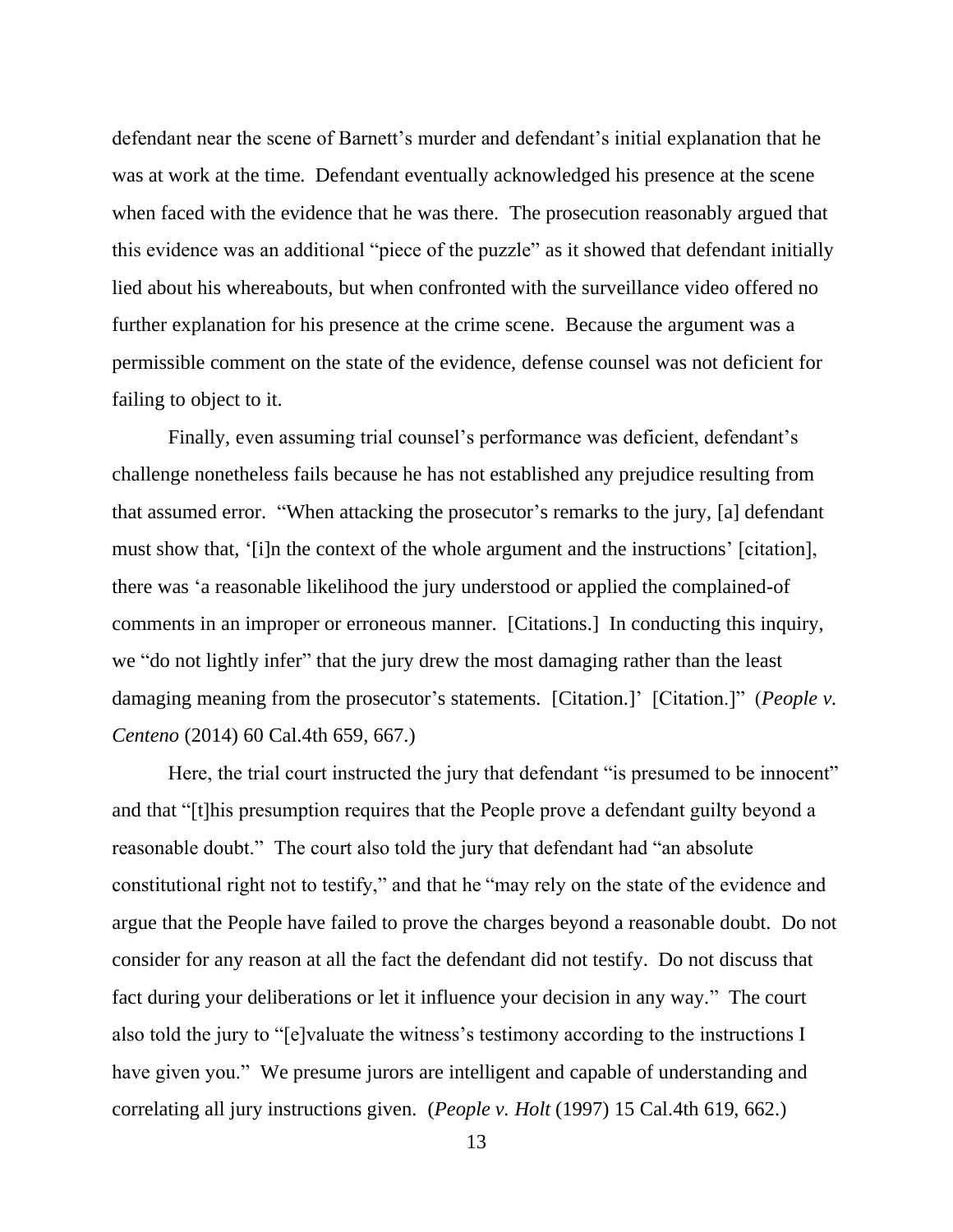Thus, we presume the jury followed the instructions notwithstanding the prosecution's arguments. (*People v. Osband* (1996) 13 Cal.4th 622, 717 [reviewing court presumes " 'that jurors treat the court's instructions as a statement of the law by a judge, and the prosecutor's comments as words spoken by an advocate in an attempt to persuade' "].) Accordingly, even assuming deficient performance, defendant was not prejudiced by the failure to object to the prosecution's argument.

## *C. Cumulative Error*

Defendant argues that the cumulative prejudicial effect of trial counsel's errors deprived him of a fair trial. "Under the cumulative error doctrine, the reviewing court must 'review each allegation and assess the cumulative effect of any errors to see if it is reasonably probable the jury would have reached a result more favorable to defendant in their absence.' " (*People v. Williams* (2009) 170 Cal.App.4th 587, 646.)

In this case, we have rejected defendant's claims of ineffective assistance. In one part of the analysis we assumed error but found it harmless. Insofar as there were no other errors to cumulate with the assumed error, we must reject defendant's cumulative error argument.

## *D. Assembly Bill No. 333*

Defendant argues that amended section 186.22 applies retroactively and that under the amended statute there is insufficient evidence to support imposition of the gang enhancements in both cases. Defendant also contends that the jury instructions for the section 186.22 gang enhancement were deficient. The Attorney General agrees that remand is required with regard to the gang enhancements. Defendant also contends that newly enacted section 1109 applies retroactively and requires a retrial of the murder count. The Attorney General disagrees.

## *1. Section 186.22*

"Assembly Bill No. 333 . . . amended section 186.22 by modifying the definitions of 'pattern of criminal activity' and 'criminal street gang,' and it clarified what is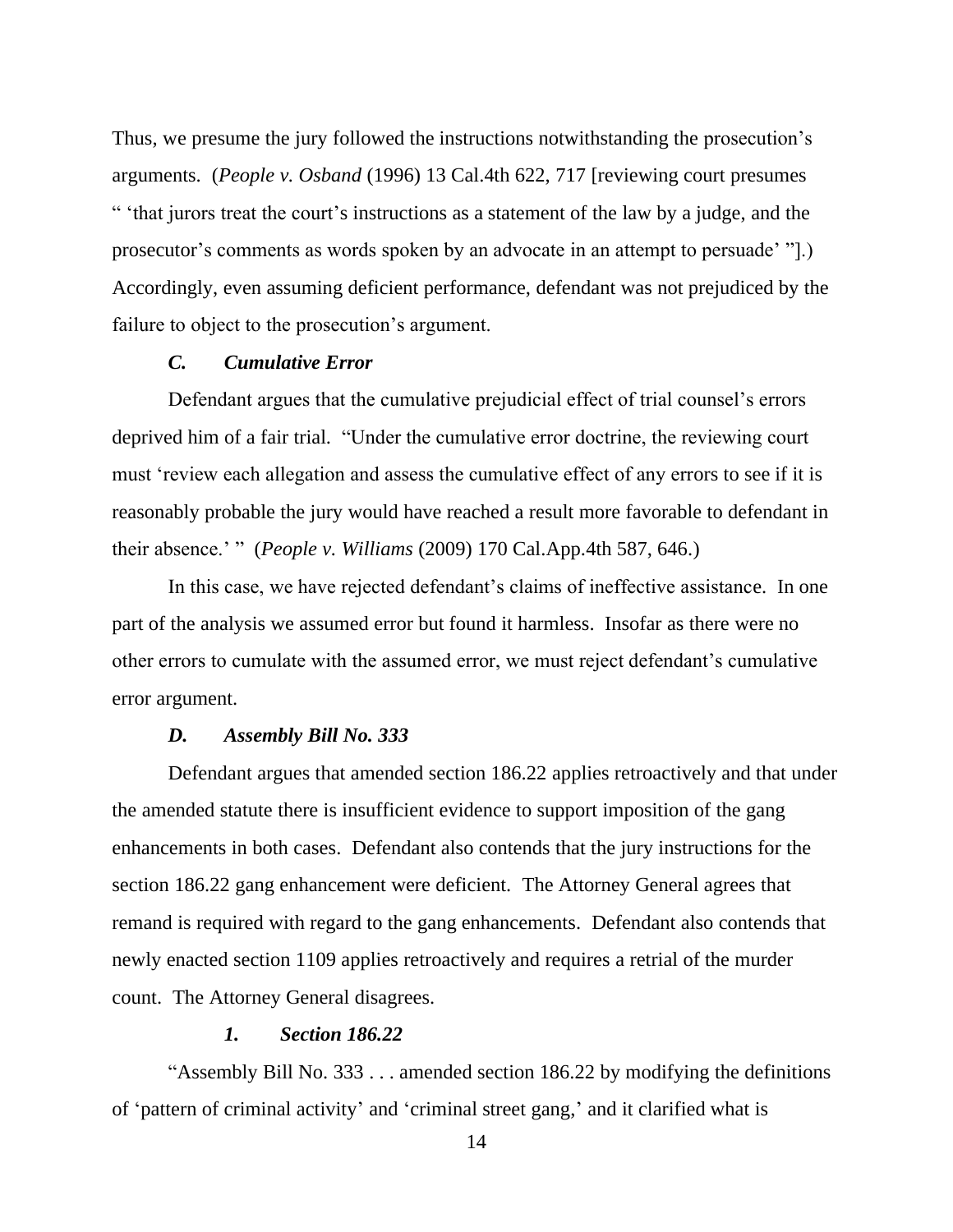required to show an offense 'benefit[s], promote[s], further[s], or assist[s]' a criminal street gang." (*People v. Perez* (May 2, 2022, B300396) \_\_ Cal.App.5th \_\_ [2022 WL 1302282 at p. 16] (*Perez*).)

"[P]ursuant to the new legislation, imposition of a gang enhancement requires proof of the following additional requirements with respect to predicate offenses: (1) the offenses must have 'commonly benefited a criminal street gang' where the 'common benefit . . . is more than reputational'; (2) the last predicate offense must have occurred within three years of the date of the currently charged offense; (3) the predicate offenses must be committed on separate occasions or by two or more gang members, as opposed to persons; and (4) the charged offense cannot be used as a predicate offense. [Citation.] With respect to common benefit, the new legislation explains: '[T]o benefit, promote, further, or assist means to provide a common benefit to members of a gang where the common benefit is more than reputational. Examples of a common benefit that are more than reputational may include, but are not limited to, financial gain or motivation, retaliation, targeting a perceived or actual gang rival, or intimidation or silencing of a potential current or previous witness or informant.' [Citation.]" (*People v. Lopez* (2021) 73 Cal.App.5th 327, 345 (*Lopez*).)

We agree with the parties regarding the retroactive application of amended section 186.22. The amendments to section 186.22 by Assembly Bill No. 333 increased the threshold for conviction under the gang enhancement statute. " '[A] defendant is entitled to the benefit of an amendment to an enhancement statute, adding a new element to the enhancement, where the statutory change becomes effective while the case was on appeal, and the Legislature did not preclude its effect to [a] pending case.' [Citation.]" (*Lopez*, *supra*, 73 Cal.App.5th at p. 344.) Accordingly, defendant is entitled to retroactive application of amended section 186.22. (*Ibid.* [finding amended section 186.22 to be retroactive]; *Perez*, *supra*, \_\_ Cal.App.5th \_\_, \_\_ [2022 WL 1302282 at pp. 16–17] [finding amended section 186.22 to be retroactive].)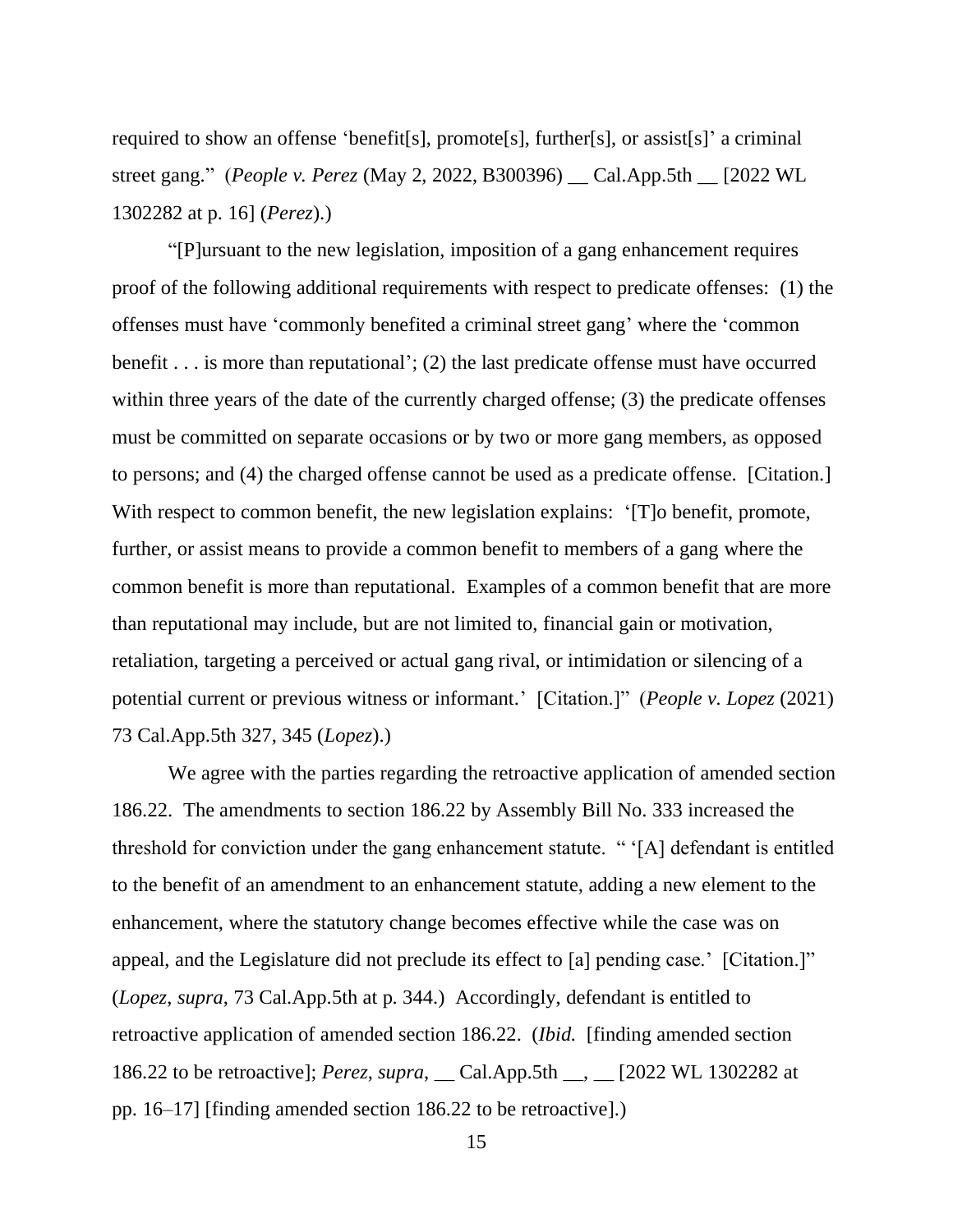The parties agree that the record lacks substantial evidence that the predicate offenses "provide[d] a common benefit to members of a gang where the common benefit is more than reputational," as required by amended section 186.22. Indeed, the record is very thin on the nature, purpose, or details of the five predicate offenses, which were proved by admitting into evidence records of conviction for other claimed Norteño gang members. Thus, the record is insufficient to support the heightened proof requirements of amended section 186.22. Accordingly, we vacate the gang enhancements and remand the matter to allow the prosecution the opportunity to retry the enhancement allegations. **4** (*People v. Sek* (2022) 74 Cal.App.5th 657, 674.) Because we vacate the gang enhancements, we do not address defendant's argument that the jury instructions for the gang enhancement were erroneous.

## *2. Section 1109*

Defendant argues that section 1109 applies retroactively to his case, and under that section, he was entitled to a bifurcated trial on the gang enhancement that was tried to a jury. He argues that the error in not receiving a bifurcated trial on the gang enhancement allegation warrants reversal of his murder conviction. The Attorney General contends that defendant forfeited this contention by not requesting bifurcation below, that section 1109 operates prospectively only, and that even if bifurcation was required, any error was harmless.

In addition to amending section 186.22, Assembly Bill No. 333 also enacted section 1109. Section 1109, which took effect on January 1, 2022, requires trial courts to bifurcate the trial on a gang enhancement if the defendant so requests. (§ 1109, subd. (a);

**<sup>4</sup>** The Attorney General contends that on remand, with respect to the gang enhancement that defendant admitted as part of his plea, the prosecution should be permitted to withdraw from the plea agreement. On remand, the trial court may consider this argument and determine, in the first instance, whether it is appropriate to allow the prosecution to withdraw from the plea agreement.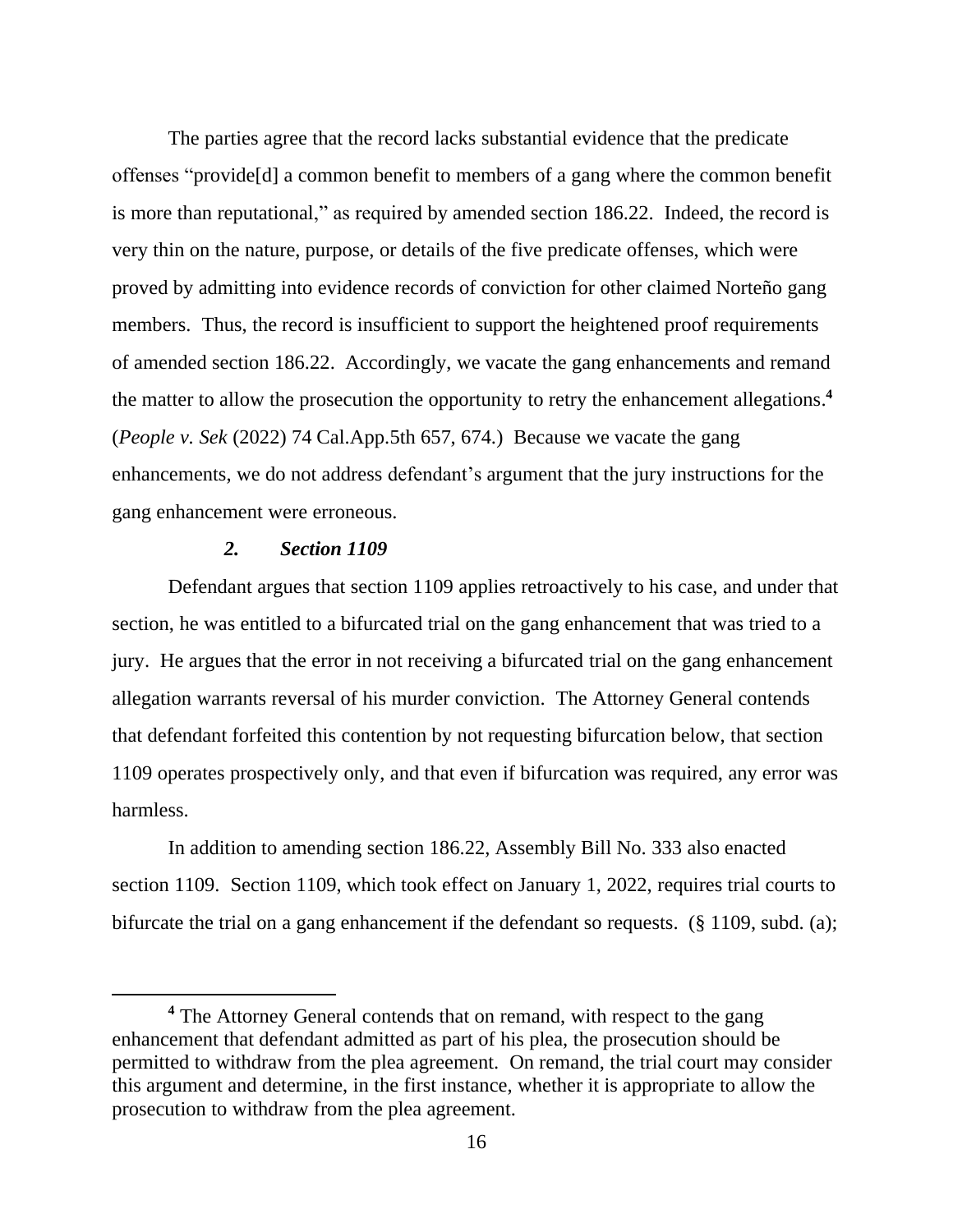Stats. 2021, ch. 699, § 5.) A bifurcated trial on a gang enhancement will occur only if the defendant is first found guilty of the underlying offense. (§ 1109, subd. (a)(1)  $\&$  (a)(2).)

Assembly Bill No. 333 did not expressly address whether any of its provisions were intended to apply retroactively or only prospectively. "Generally, statutes are presumed to apply only prospectively. [Citation.] However, this presumption is a canon of statutory interpretation rather than a constitutional mandate. [Citation.] Accordingly, 'the Legislature can ordinarily enact laws that apply retroactively, either explicitly or by implication.' [Citation.] Courts look to the Legislature's intent in order to determine if a law is meant to apply retroactively. [Citation.] [¶] In *Estrada* . . . , [the California Supreme Court] held that amendatory statutes that *lessen the punishment for criminal conduct* are ordinarily intended to apply retroactively." (*People v. Frahs* (2020) 9 Cal.5th 618, 627, italics added.) " 'This intent seems obvious, because to hold otherwise would be to conclude that the Legislature was motivated by a desire for vengeance, a conclusion not permitted in view of modern theories of penology.' " (*Id.* at p. 628.)

We conclude that the *Estrada* presumption does not apply to section 1109 because section 1109 "is not an *ameliorative* statute within the meaning of the *Estrada* rule." (*People v. Burgos* (2022) 550 Cal.App.5th 569 (dis. opn. of Elia, J.).) We adopt the analysis in Justice Elia's dissent in *Burgos*. Notably, section 1109 "does not alter the punishment for an offense, make a lesser punishment possible, or change the elements of an offense or defense." (*Burgos*, at p. 572 (dis. opn. of Elia, J.).) Rather, "[s]ection 1109 . . . is a prophylactic rule of criminal procedure expressly intended to employ new procedures aimed at enhancing the fairness of future criminal proceedings. It makes no change to any crime or defense and makes no change to any punishment provision, and it does not create the possibility of lesser punishment or any other 'ameliorative' benefit from which it could be inferred that failing to extend that benefit retroactively must have been motivated by a 'desire for vengeance.' " (*Ibid*.; accord *Perez*, *supra*, \_\_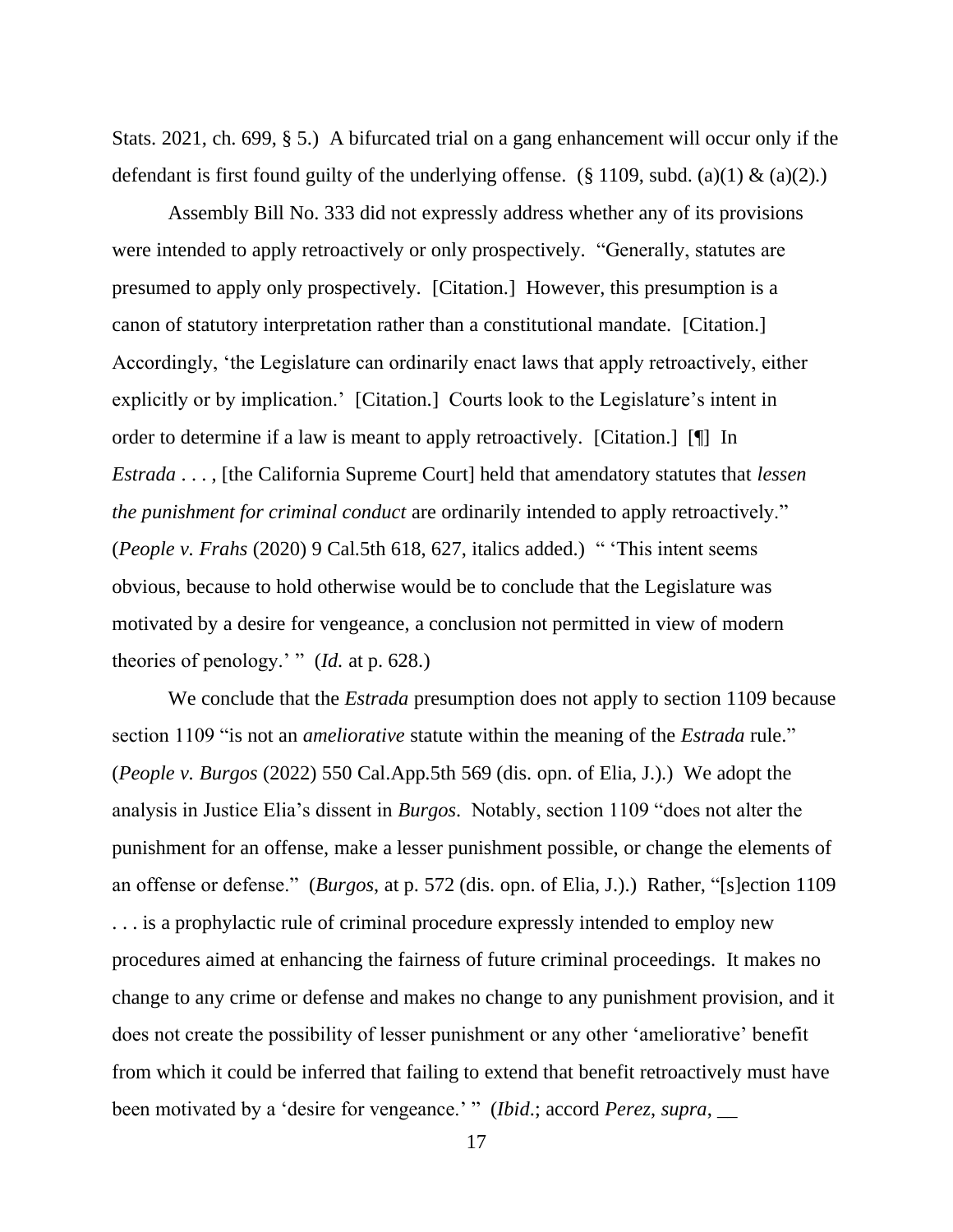Cal.App.5th  $\blacksquare$  . [2022 WL 1302282 at p. 17] ["[S]ection 1109 is a procedural statute that ensures a jury will not be prejudiced by the introduction of evidence to support gang enhancement allegations—it does not reduce the punishment imposed."].) Thus, section 1109 operates prospectively only, and defendant is not entitled to retroactive application of the bifurcation statute.**<sup>5</sup>**

#### **III. DISPOSITION**

The judgments are reversed, and the true finding and admission on the gang allegations under section 186.22 are vacated. The matter is remanded with directions to permit the prosecution the opportunity to elect whether to retry the gang allegation that was tried to a jury. As to the gang allegation that was previously admitted by defendant pursuant to a plea agreement, the prosecution may, on remand, request that the trial court permit the prosecution to withdraw from the plea agreement.

**<sup>5</sup>** Because we find section 1109 does not apply retroactively, we need not address the Attorney General's argument that defendant forfeited the claim. For this same reason, we also need not address the argument that, assuming section 1109 applied retroactively, the failure to receive a bifurcated trial on the gang enhancement was harmless.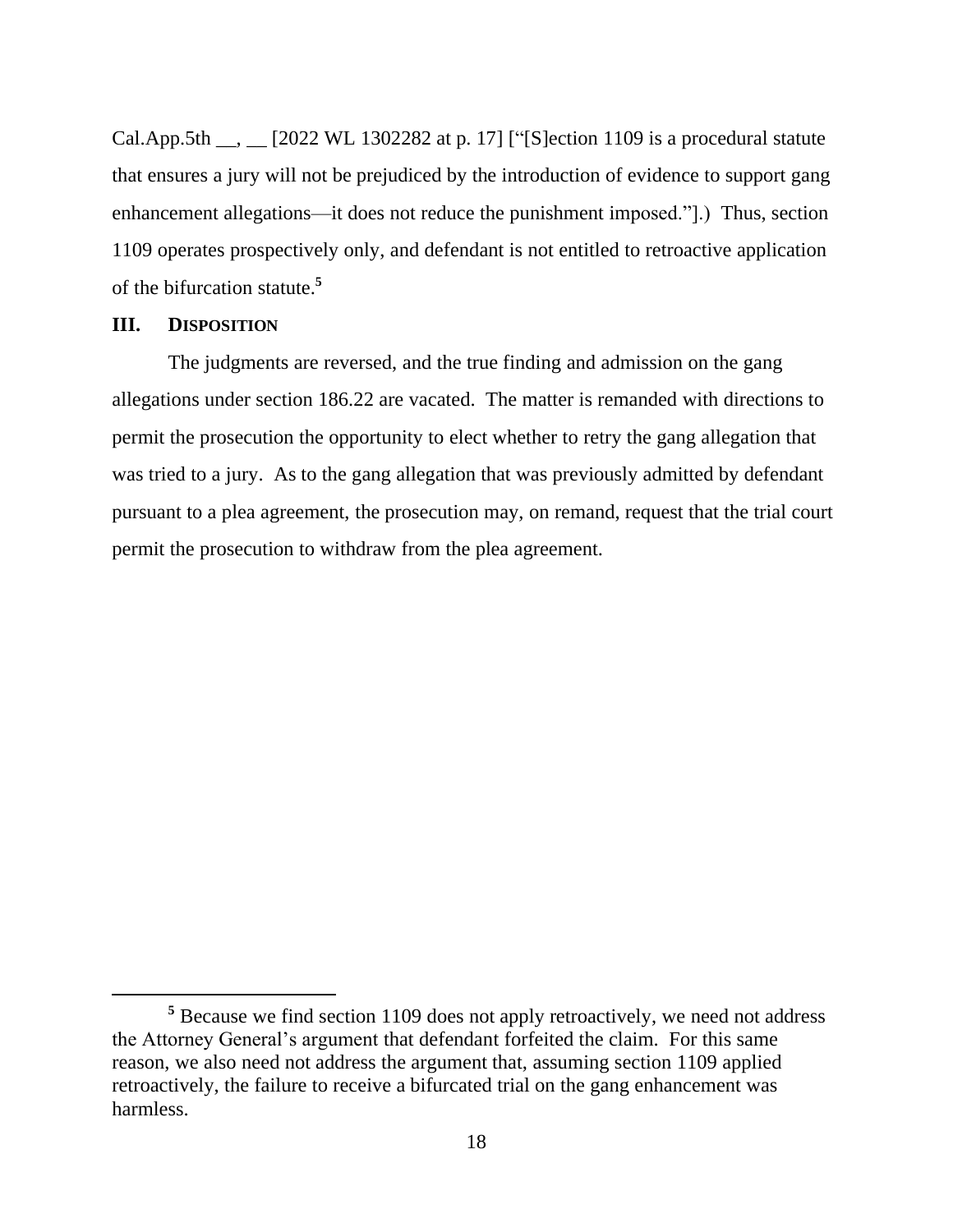ELIA, ACTING P.J.

\_\_\_\_\_\_\_\_\_\_\_\_\_\_\_\_\_\_\_\_\_\_\_\_\_\_\_\_\_\_\_\_\_

I CONCUR:

BAMATTRE-MANOUKIAN, J.

\_\_\_\_\_\_\_\_\_\_\_\_\_\_\_\_\_\_\_\_\_\_\_\_\_\_\_\_\_\_\_

*People v*. *Ramirez* H047847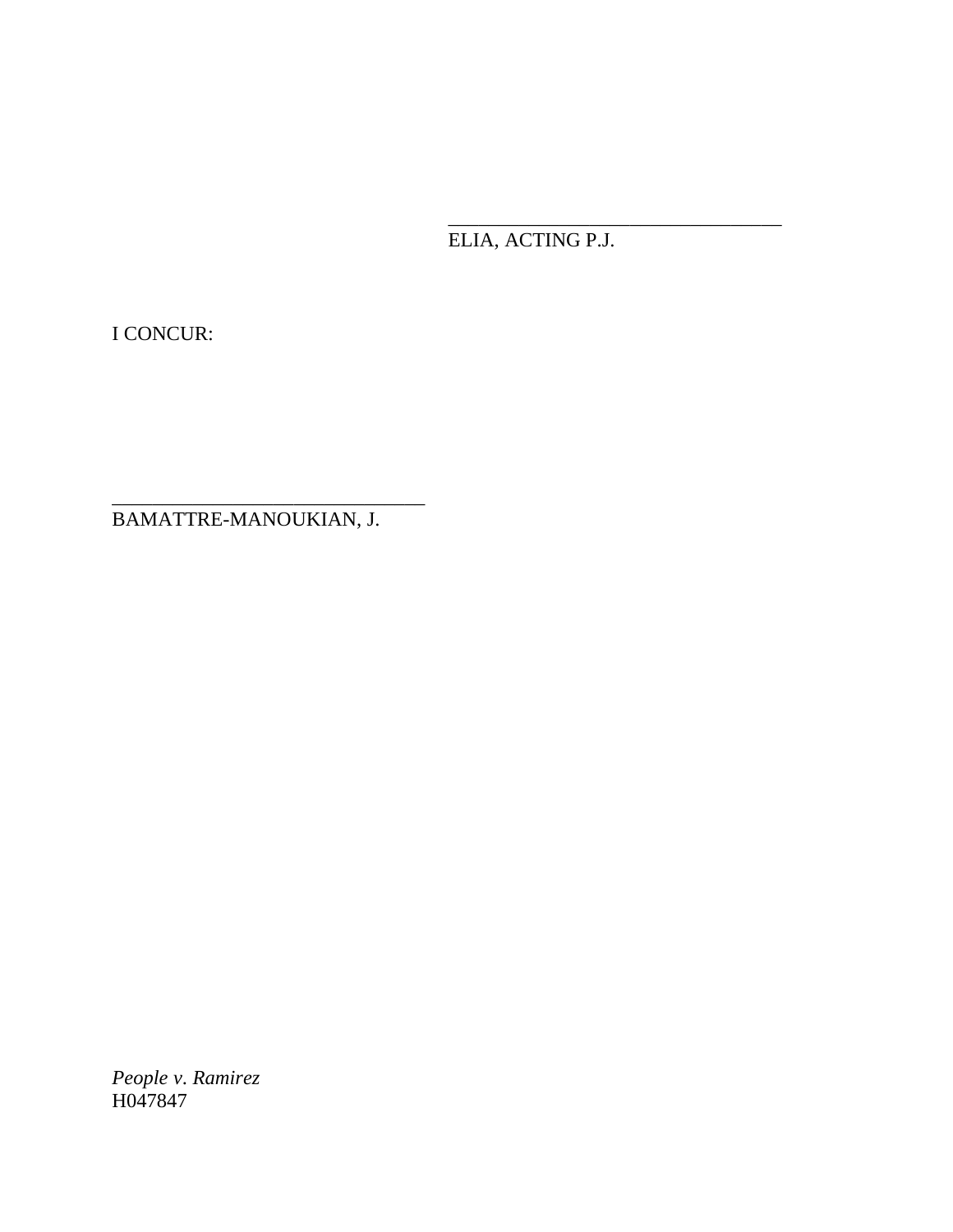## BAMATTRE-MANOUKIAN, J., Concurring.

For the reasons stated in the majority opinion here and in the dissent in *People v. Burgos* (2022) 77 Cal.App.5th 550, 569 (dis. opn. of Elia, J.) (*Burgos*), I concur that newly enacted Penal Code section 1109<sup>1</sup> does not apply retroactively. I write separately to briefly elaborate on why I conclude that section 1109 is not ameliorative.

*In re Estrada* (1965) 63 Cal.2d 740, 742 (*Estrada*), the California Supreme Court held that a statutory amendment lessening punishment is presumptively retroactive and applies to judgments not yet final when the amendment takes effect. " 'The *Estrada* rule rests on an inference that, in the absence of contrary indications, a legislative body ordinarily intends for ameliorative changes to the criminal law to extend as broadly as possible, distinguishing only as necessary between sentences that are final and sentences that are not.' " (*People v. Superior Court* (*Lara*) (2018) 4 Cal.5th 299, 308 (*Lara*).)

In the *Estrada* context, an ameliorative law is one that mitigates the legal effect, or consequences, of criminal conduct. (See *Tapia v. Superior Court* (1991) 53 Cal.3d 282, 301 (*Tapia)*.) For example, courts have found a law to be ameliorative when it eliminates or reduces a defendant's criminal liability by decriminalizing conduct (*People v. Rossi* (1976) 18 Cal.3d 295, 298), adding new elements to an offense (*People v. Lopez* (2021) 73 Cal.App.5th 327, 344), or providing a new defense (*People v. Wright* (2006) 40 Cal.4th 81, 94-95). A law is also ameliorative when it lessens the punishment (*Estrada*, *supra*, 63 Cal.2d at p. 745) or possible punishment (*People v. Francis* (1969) 71 Cal.2d 66, 76) for the conduct itself or reduces the possible punishment for a class of persons who committed the conduct (*Lara*, *supra*, 4 Cal.5th at p. 308; *People v. Frahs* (2020) 9 Cal.5th 618, 624 (*Frahs*)). In providing for the bifurcation at trial of gang charges and enhancements, section 1109 does none of those things—it effects no

<sup>&</sup>lt;sup>1</sup> All further statutory references are to the Penal Code.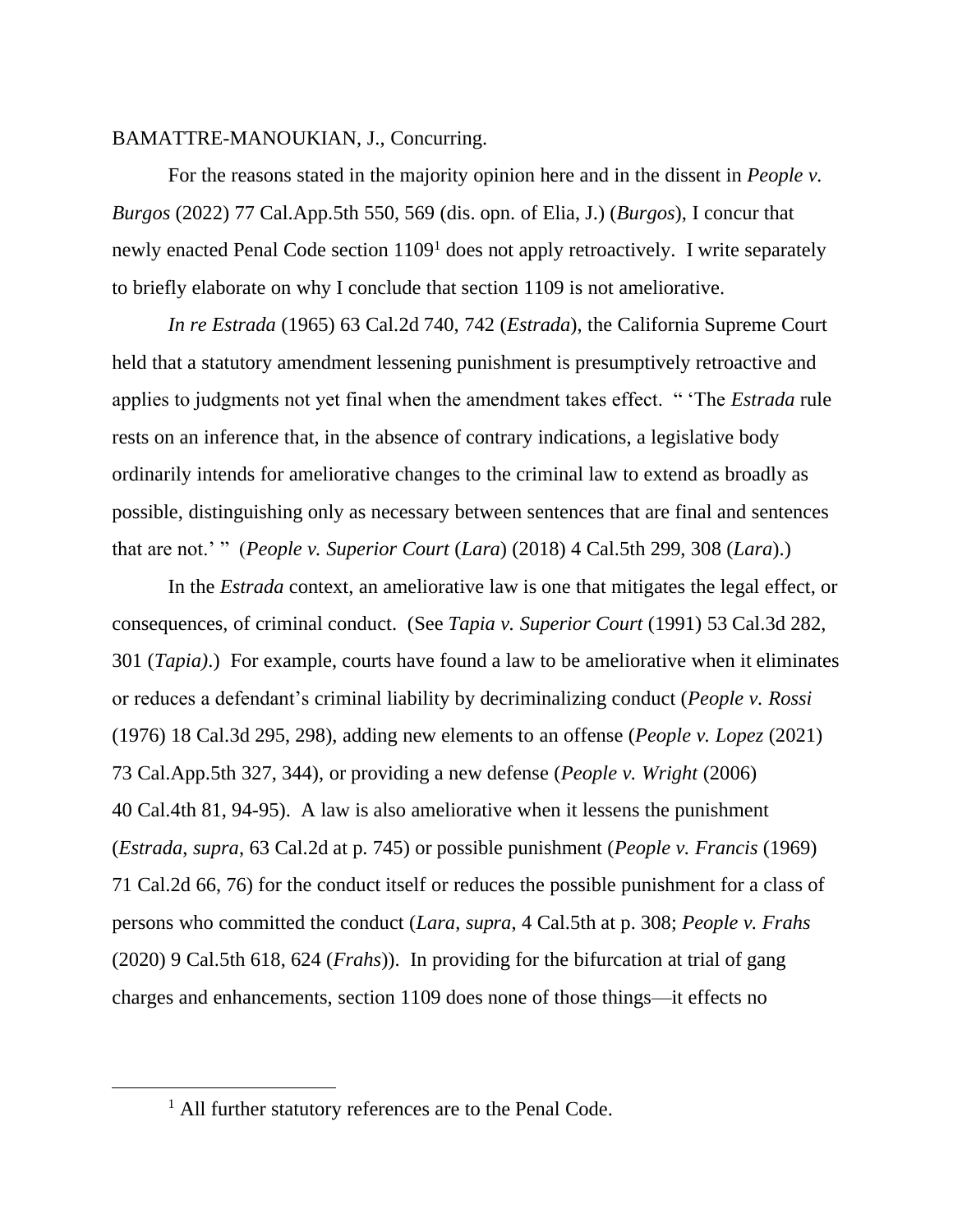reduction to the legal consequences of a defendant's criminal conduct either through a change to the definition of a crime or a lessening of punishment.

In *Lara* and *Frahs*, the California Supreme Court determined that the legislation at issue was ameliorative because it mitigated the possible punishment for a class of persons who committed criminal conduct. (*Lara*, *supra*, 4 Cal.5th at p. 306 [observing regarding legislation that prohibits prosecutors from charging juveniles directly in adult court that "[w]hile a person convicted of serious crimes in adult court can be punished by a long prison sentence, juveniles are generally treated quite differently, with rehabilitation as the goal"]; *Frahs*, *supra*, 9 Cal.5th at p. 624 [holding that laws creating the possibility of mental health diversion applied retroactively to a defendant who stole beverages from a store and threw rocks at cars].) In contrast, section 1109 involves a procedural change that may (or may not) alter when gang evidence is admitted at trial as gang evidence relevant to the underlying charges would still be admissible.<sup>2</sup> If the *Estrada* rule is to be broadly extended to include any procedural change that may possibly benefit a criminal defendant, I would respectfully seek that direction from the California Supreme Court.

For the reasons expressed in the majority opinion here and in the *Burgos* dissent, and because section 1109 does not mitigate the legal consequences of criminal conduct, I concur that section 1109 is not ameliorative and does not apply retroactively.

<sup>&</sup>lt;sup>2</sup> In *Tapia*, when deciding whether provisions enacted through Proposition 115 should be applied to prosecutions of crimes committed before the initiative's effective date, the California Supreme Court noted "the general rule that statutes addressing the conduct of trials are prospective." (*Tapia*, *supra*, 53 Cal.3d at pp. 290-291.)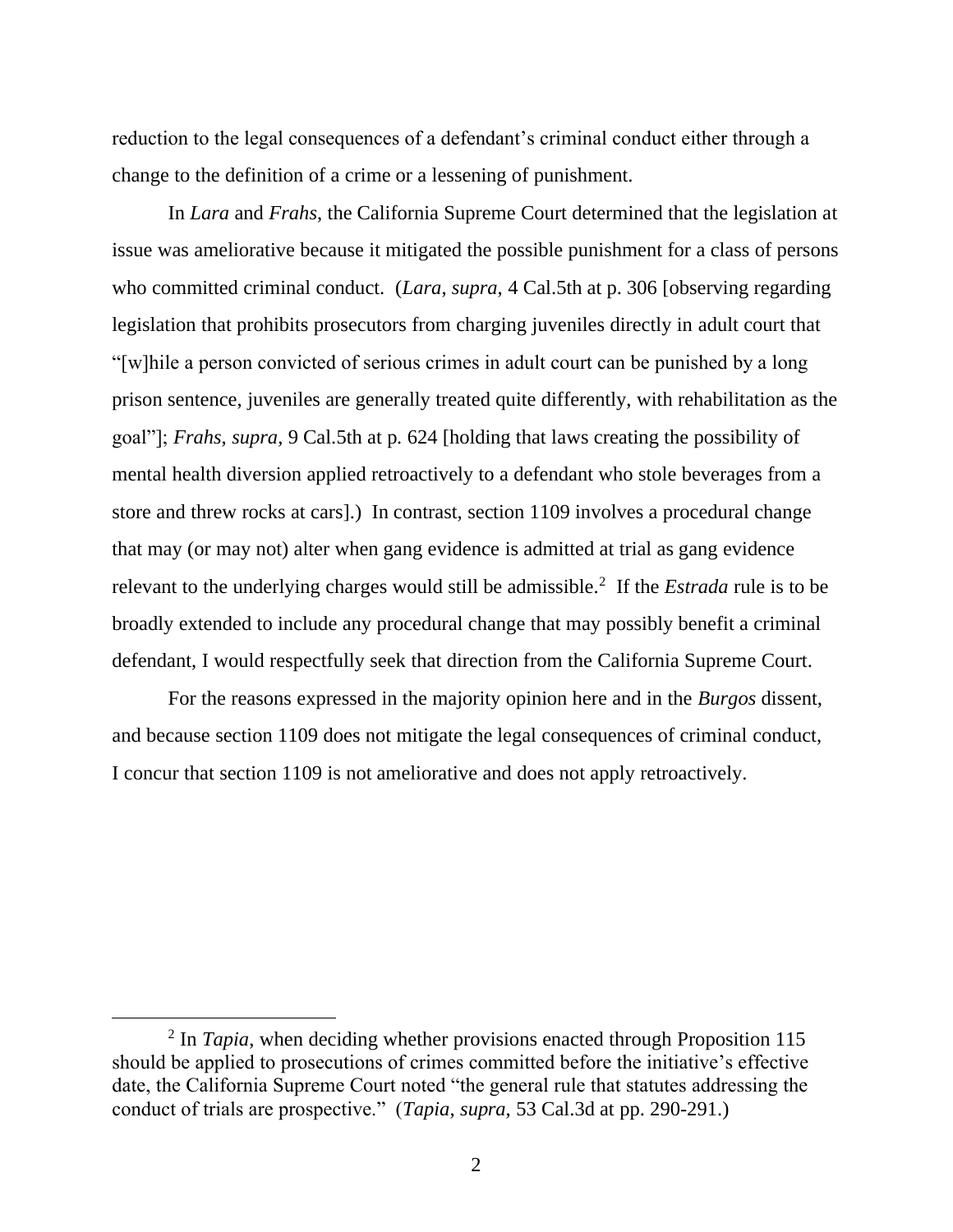BAMATTRE-MANOUKIAN, J.

*People v. Ramirez* **H047847**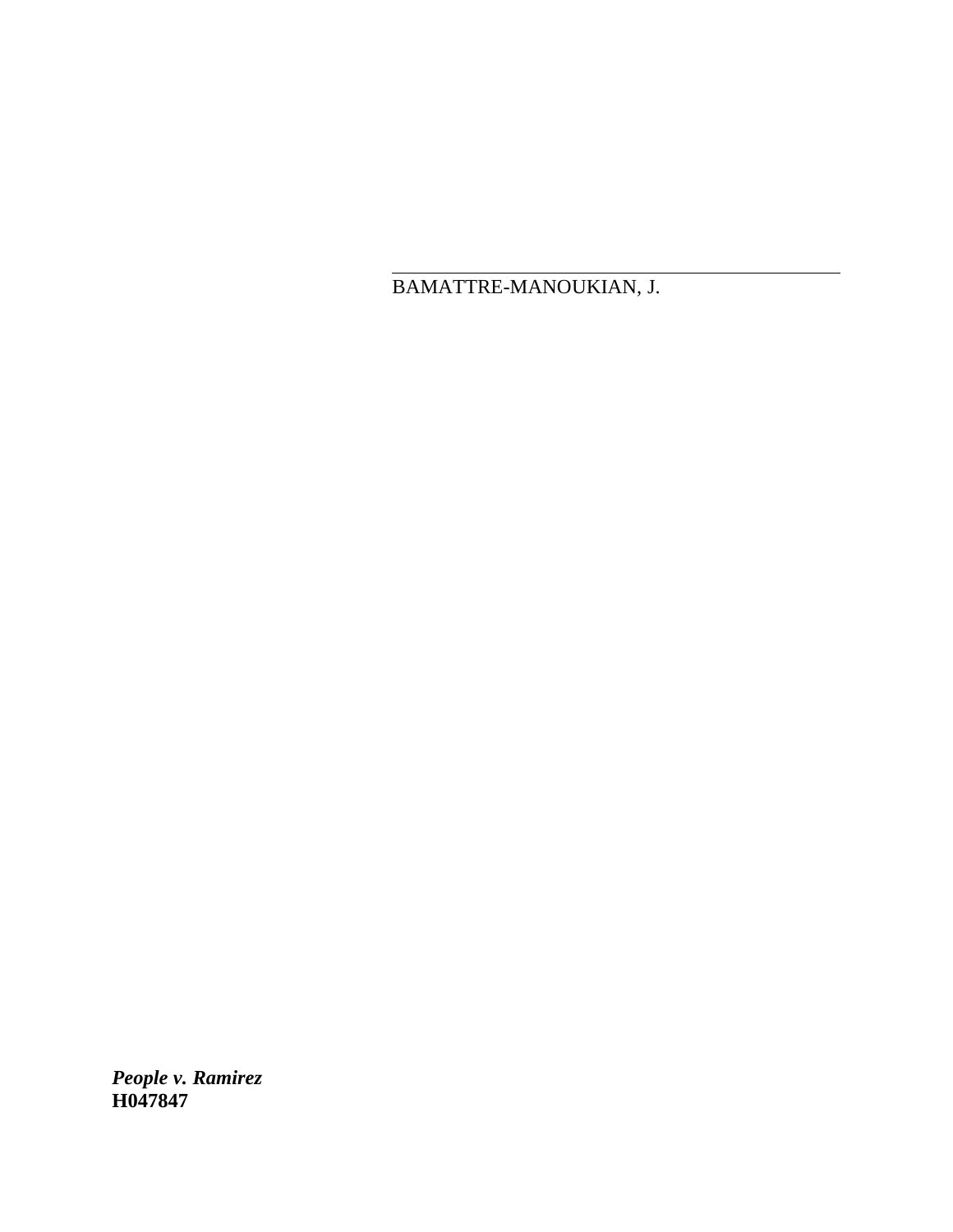## WILSON, J., Concurring.

I concur in the result. I write separately because, unlike the majority, I conclude that Penal Code section 1109<sup>1</sup> is ameliorative within the meaning of the *Estrada* rule and therefore retroactive as well. (*In re Estrada* (1965) 63 Cal.2d 740 (*Estrada*).) As applied here, though, I believe the failure to bifurcate the trial was harmless; accordingly, I concur with the majority's disposition.

## *A. Section 1109 is an ameliorative statute*

In my view, section 1109 provides defendants charged with gang enhancements the ameliorative benefits of a bifurcated trial that reduces the risk of prejudice, thereby increasing the possibility of acquittal and making a lesser punishment possible. It is therefore intended to apply retroactively. (*People v*. *Frahs* (2020) 9 Cal.5th 618, 627 (*Frahs*); *Estrada*, *supra*, 63 Cal.2d at pp. 744-745.)

As the California Supreme Court has explained, " '[t]he *Estrada* rule rests on an inference that, in the absence of contrary indications, a legislative body ordinarily intends for ameliorative changes to the criminal law to extend as broadly as possible, distinguishing only as necessary between sentences that are final and sentences that are not.' " (*Frahs*, *supra*, 9 Cal.5th at p. 628, quoting *People v*. *Conley* (2016) 63 Cal.4th 646, 657.)

In *People v*. *Burgos*, a different panel of this court recently held that section 1109 is an ameliorative statute because bifurcation increases the possibility of acquittal, "which necessarily reduces possible punishment." (*People v*. *Burgos* (2022) 77 Cal.App.5th 550, 567 (*Burgos*).) The majority cited legislative findings for Assembly Bill No. 333 (2021-2022 Reg. Sess.) showing that section 1109 was intended to reduce punishment: " 'Bifurcation of trials where gang evidence is alleged can help reduce its harmful and prejudicial impact.' " (*Burgos*, *supra*, at p. 566, quoting Assem. Bill No. 333, § 2,

<sup>&</sup>lt;sup>1</sup> Unspecified statutory references are to the Penal Code.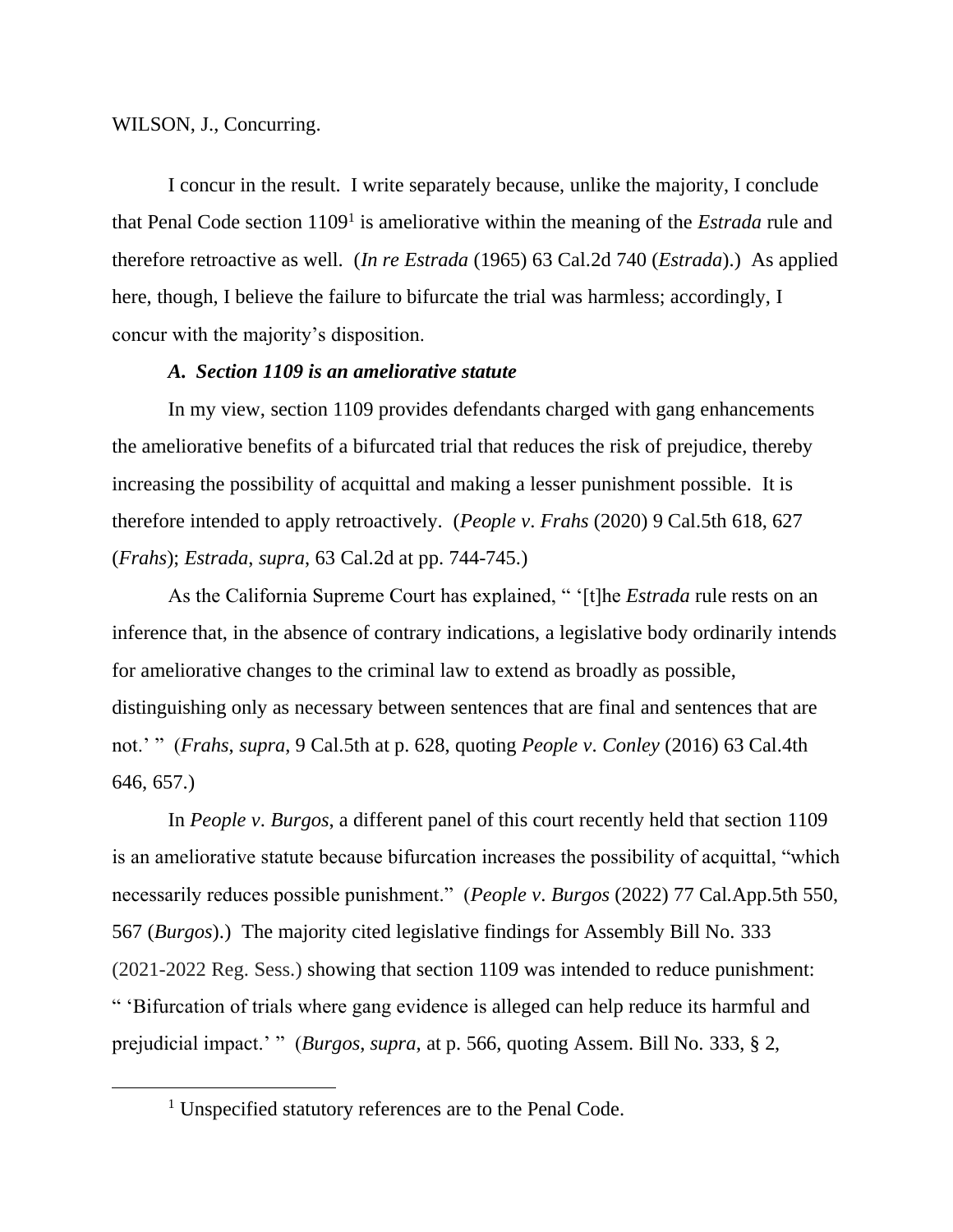subd. (f).) The findings also noted that bifurcation is intended to mitigate the possibility of wrongful convictions and pressure on defendants to accept unfavorable plea deals " 'rather than risk a trial filled with prejudicial evidence and a substantially longer sentence.' " (*Burgos*, *supra*, at p. 567.)

The majority in *Burgos* also relied on the California Supreme Court's recent decision in *Frahs*. (*Burgos*, *supra*, 77 Cal.App.5th at p. 566.) In that case, the court considered the retroactive application of newly enacted sections 1001.35 and 1001.36, which give trial courts the discretion to grant pretrial diversion for certain defendants with mental health disorders. (*Frahs*, *supra*, 9 Cal.5th at pp. 624, 626.) The court held that section 1001.36 "by design and function provides a possible ameliorating benefit for a class of persons—namely, certain defendants with mental disorders—by offering an opportunity for diversion and ultimately the dismissal of charges." (*Frahs*, *supra*, at p. 624.) In addition, "the procedures instituted by the enactment carry the potential of substantial reductions in punishment for the [defendants]." (*Id*. at p. 631.)

Similarly, the majority in *Burgos* relied on *People v*. *Superior Court* (*Lara*), in which the California Supreme Court determined that the *Estrada* rule applied to Proposition 57, which prohibits prosecutors from directly filing charges against a minor in adult criminal court and gives juvenile courts the sole discretion to determine whether a minor can be prosecuted and sentenced as an adult. (*People v*. *Superior Court* (*Lara*) (2018) 4 Cal.5th 299, 308.) The court held that, even though Proposition 57 did not mitigate punishment for any particular crime, *Estrada* nevertheless applied because it "reduces the possible punishment" for juveniles. (*Id*. at p. 303.) Specifically, "[t]he possibility of being treated as a juvenile in juvenile court—where rehabilitation is the goal—rather than being tried and sentenced as an adult can result in dramatically different and more lenient treatment." (*Ibid*.; see *id*. at pp. 306-307.) The court found "the potential ameliorating benefit of remaining in the juvenile court system" to be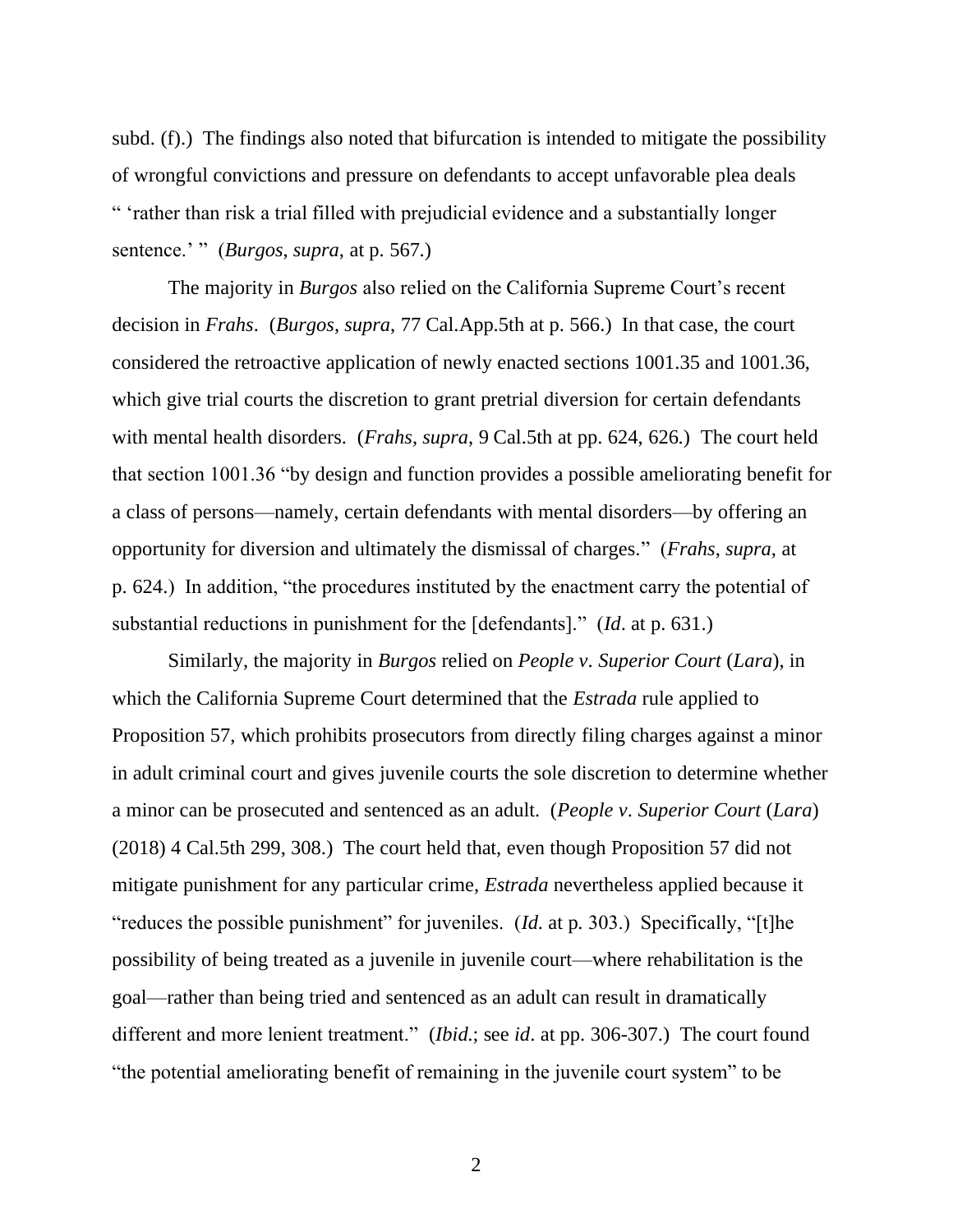analogous to "the potential reduction in a criminal defendant's sentence." (*Frahs*, *supra*, 9 Cal.5th at p. 629.)

I agree with the majority in *Burgos* in the following respects. As in *Frahs*, section 1109 "provides a *possible* ameliorating benefit for a class of persons"—here, by offering the opportunity for a bifurcated trial free from prejudicial gang enhancement evidence. (*Frahs*, *supra*, 9 Cal.5th at p. 624, italics added.) Additionally, the "procedures instituted by the enactment carry the *potential* of substantial reductions in punishment" (*id*. at p. 631, italics added) for the defendants—here, by mitigating the possibility of wrongful convictions and the risk of " 'substantially longer sentence[s].' " (*Burgos*, *supra*, 77 Cal.App.5th at p. 567; Assem. Bill No. 333, § 2, subd. (e).)

Similarly, as in *Lara*, I find "the potential ameliorating benefit" (*Frahs*, *supra*, 9 Cal.5th at p. 629) of bifurcated trials free from prejudicial gang enhancement evidence to be " 'analogous to the potential reduction in a criminal defendant's sentence.' " (*Lara*, *supra*, 4 Cal.5th at p. 309.)

In another recent case, the Fifth Appellate District reached a similar conclusion with respect to section 1109. (*People v*. *Ramos* (2022) \_\_ Cal.App.5th \_\_ [2022 Cal.App. Lexis 355] (*Ramos*).) The court held that "by its plain language, Assembly Bill [No.] 333 is an ameliorative change to the criminal law intended to benefit a class of criminal defendants by reducing the potential harmful and prejudicial impact of gang evidence through bifurcation." (*Id.* at p.  $\left[2022 \text{ Cal.}$ App. Lexis 355 at p. \*23].) Further, the court held that "[t]he legislation is geared to address wrongful convictions and mitigate punishment resulting from the admission of irrelevant gang evidence at trial; accordingly, the logic of *Estrada* applies." (*Ibid*.)

By contrast, the majority in this case holds that section 1109 is not an ameliorative statute because it "does not alter the punishment for an offense, make a lesser punishment possible, or change the elements of an offense." (Maj. opn., *ante*, at p. 17.) As explained above, I believe section 1109 does make a lesser punishment possible because it carries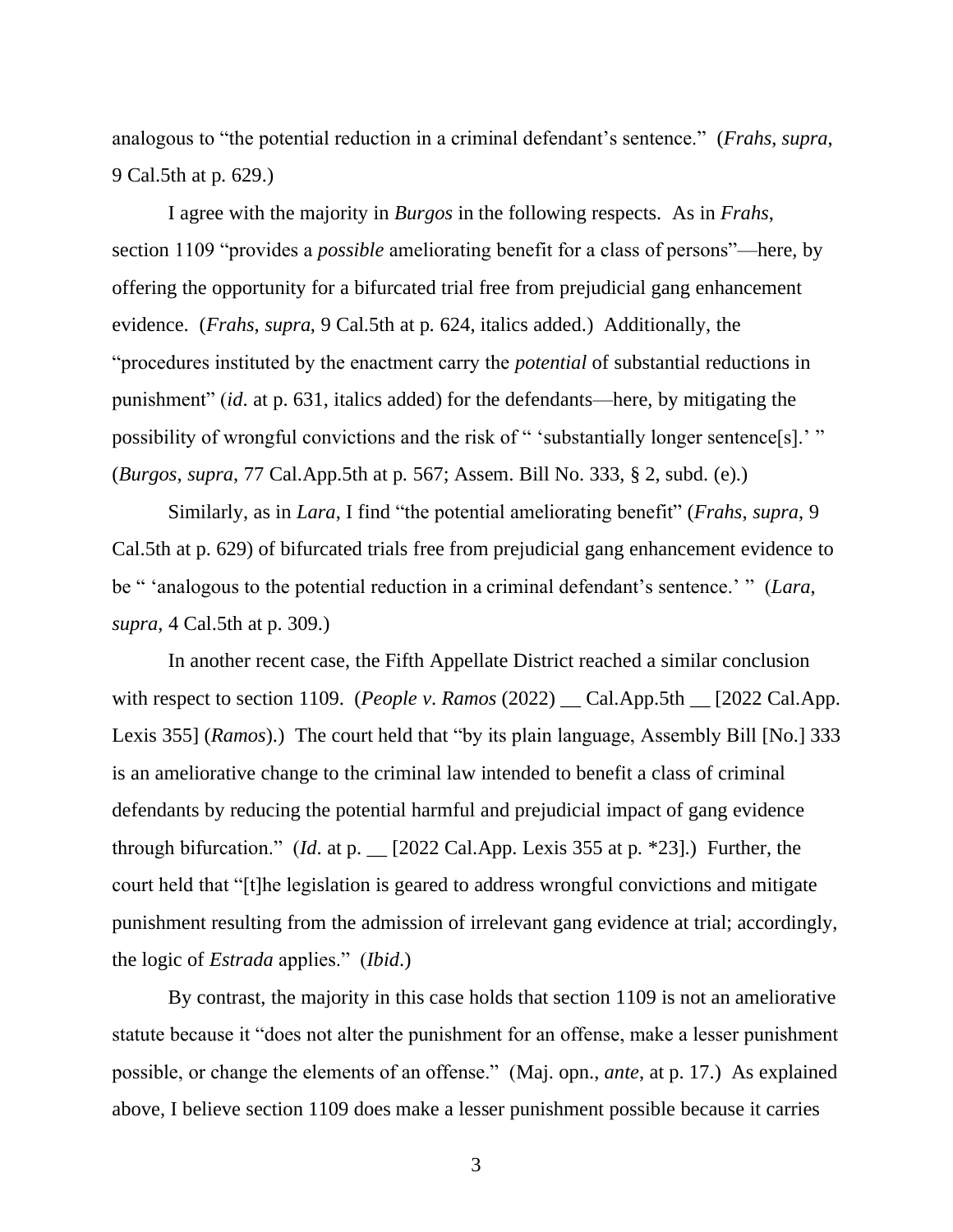"the potential of substantial reductions in punishment" (*Frahs*, *supra*, 9 Cal.5th at p. 624) by mitigating the possibility of wrongful convictions and the risk of "substantially longer sentence[s]." (Assem. Bill No. 333, § 2, subd. (e).)

The majority also views section 1109 as a "prophylactic rule of criminal procedure . . . aimed at enhancing the fairness of future criminal proceedings." (Maj. opn., *ante*, at p. 17.) Similarly, the *Burgos* dissent, which the majority here expressly adopts, stated that "there is a manifest distinction between the Legislature's creation of new criminal procedures designed to enhance fairness and its enactment of provisions that reduce the possibility of punishment." (*Burgos*, *supra*, 77 Cal.App.5th at p. 574 (dis. opn. of Elia, J.).) While there may be a distinction between those two concepts, I do not believe they are mutually exclusive. Moreover, I believe section 1109 is designed to achieve both: to enhance fairness *and* reduce the possibility of punishment. Consistent with that, the Legislature expressly found that section 1109 is intended to reduce the harmful and prejudicial impact of gang evidence, thereby potentially reducing wrongful convictions and minimizing the risk of longer sentences. (Assem. Bill No. 333, § 2, subd.  $(f)$ .)

In short, I believe section 1109 is ameliorative because it carries "the potential of substantial reductions in punishment for the [defendants]" and provides the benefit of bifurcated trials free from prejudicial gang enhancement evidence. (*Frahs*, *supra*, 9 Cal.5th at p. 631; *Lara*, *supra*, 4 Cal.5th at pp. 308-309.) As the California Supreme Court has stated, " ' "absent a saving clause, a criminal defendant is entitled to the benefit of a change in the law during the pendency of his appeal." ' " (*People v*. *Wright* (2006) 40 Cal.4th 81, 95 (*Wright*), quoting *People v*. *Babylon* (1985) 39 Cal.3d 719, 722.)

#### *B. The failure to bifurcate was harmless*

Although I believe section 1109 is ameliorative and applies retroactively, I would not require retrial of the underlying first degree murder conviction because the failure to bifurcate was harmless. (*People v*. *Watson* (1956) 46 Cal.2d 818, 836 [evaluating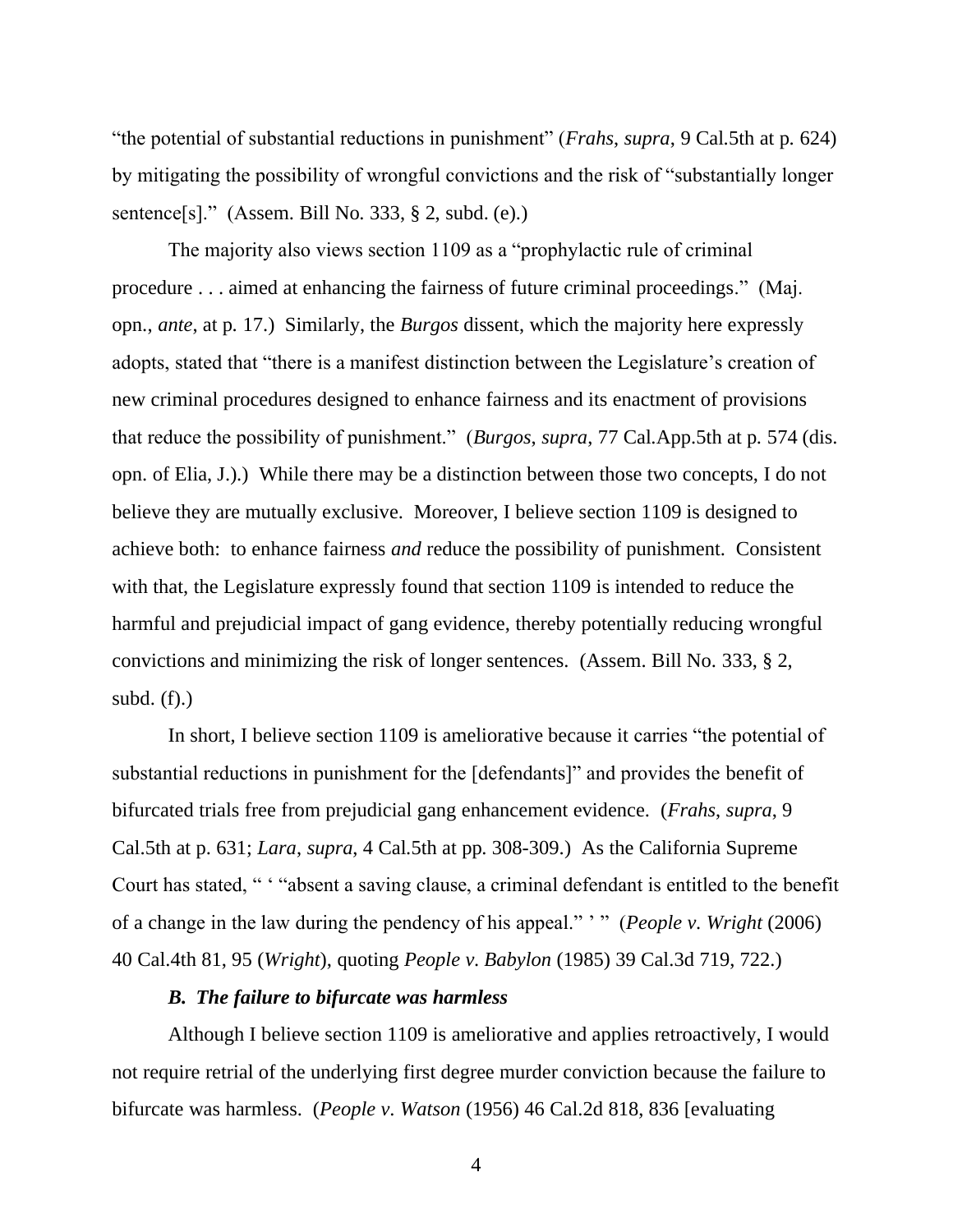nonstructural state law error under harmlessness standard]; *Chapman v*. *California* (1967) 386 U.S. 18, 24 [error must be harmless beyond a reasonable doubt].)<sup>2</sup>

In *Burgos*, a different panel of this court, after determining that section 1109 is ameliorative and retroactive, considered the circumstances to constitute " 'structural error' " that necessitated reversal because they " 'def[ied] analysis by harmless-error standards.' " (*Burgos*, *supra*, 77 Cal.App.5th at p. 568, quoting *Arizona v*. *Fulminante*  (1991) 499 U.S. 279, 280.) The court stated that "[t]he case law does not clearly establish whether or how harmless error analysis applies in this instance," because "[i]t is difficult to determine how the outcome of the trial would have been affected if it had been bifurcated [where] the nature of the proceeding would have been entirely different." (*Burgos*, *supra*, at p. 568.) Nevertheless, the court concluded that, regardless of the standard that applied, the defendants suffered prejudice. (*Ibid*.) In the court's view, given the nature of the evidence, it was likely the jury relied on evidence of the defendants' gang membership. (*Ibid*.)

By contrast, in *Ramos*, the Fifth District did not consider it to be structural error, but instead held that it could not conclude it was reasonably probable the defendant would have obtained a more favorable verdict in the absence of the gang evidence, had the matter been bifurcated. (*Ramos, supra*, \_ Cal.App.5th at p. \_ [2022 Cal.App. Lexis 355 at p. \*27].)

I would not find structural error here. Rather, because the admission of prejudicial evidence typically constitutes trial error, a reviewing court can evaluate the extent of the prejudice. (See, e.g., *People v*. *E*.*H*. (2022) 75 Cal.App.5th 467, 480 [applying *Watson*  harmless error analysis].)

<sup>&</sup>lt;sup>2</sup> I would not decide whether the state or federal law standard for harmless error analysis applies here because, under either standard, reversal is not warranted. (See, e.g., *Wright*, *supra*, 40 Cal.4th at p. 98.)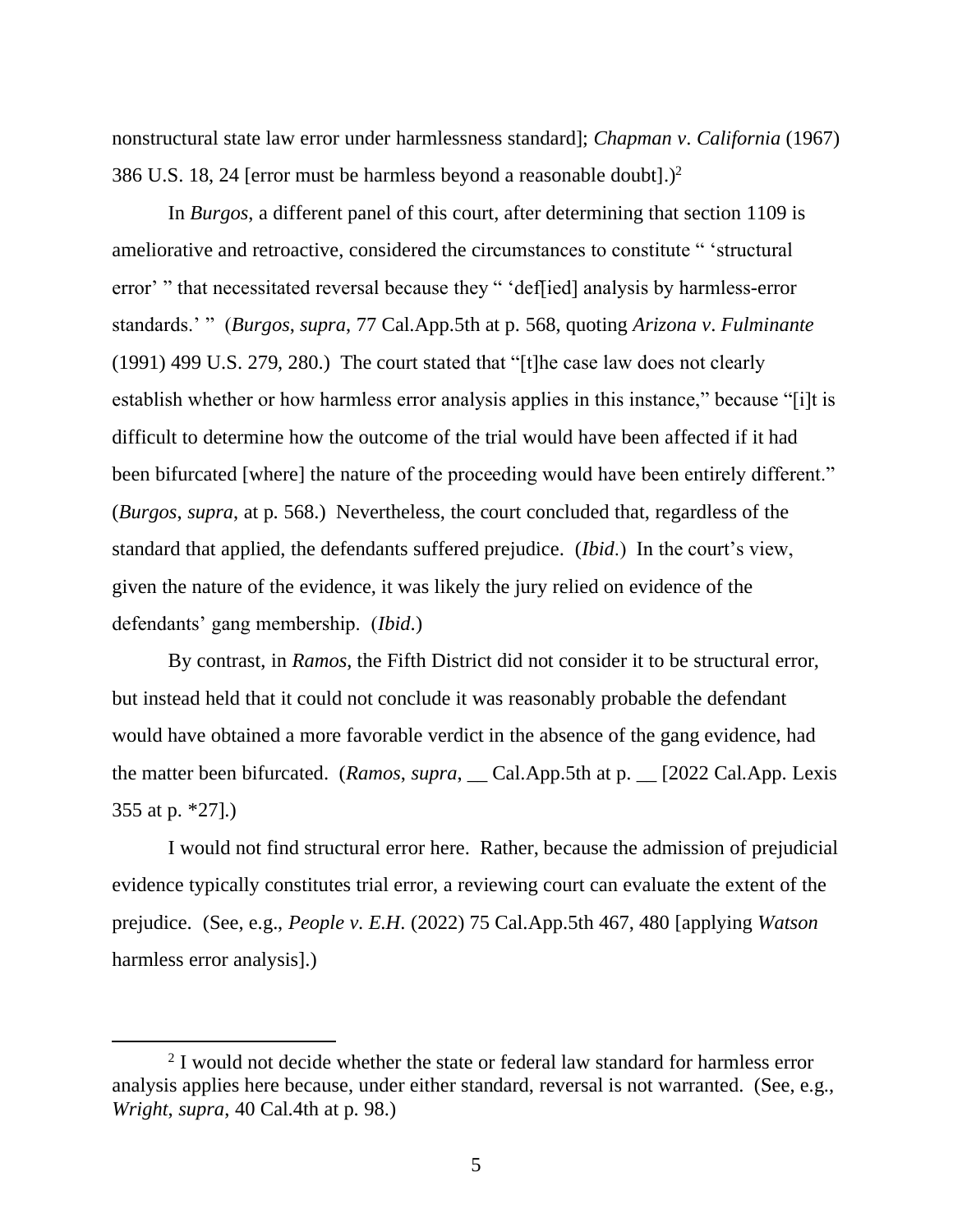Evaluating the evidence here, I conclude that the failure to bifurcate was harmless. First, the evidence of Ramirez's guilt on the underlying charges included what could be considered a confession of murder to Campbell; a surveillance video showing Ramirez, just before the shooting, approaching the area where the victim was murdered; Ramirez's subsequent admission that he was at the scene at the time of the murder; testimony by the victim's son regarding the initial incident between Ramirez and the victim; and testimony by another witness who observed Ramirez that evening near the scene just before the murder, in which she described him as intoxicated and cussing, and waving a gun in the air. In such circumstances, "it is unlikely the defendant was harmed by the format of the trial." (*People v*. *E*.*H*., *supra*, 75 Cal.App.5th at p. 480, citing *People v*. *Pinholster* (1992) 1 Cal.4th 865, 931, overruled on other grounds in *People v*. *Williams* (2010) 49 Cal.4th 405, 459 [failure to bifurcate was harmless because of overwhelming evidence of defendant's guilt on relevant charges].)

Second, section 1109 does not necessarily preclude gang-related evidence in a bifurcated trial if the evidence relates to the underlying charges. (*Ramos*, *supra*, \_\_ Cal.App.5th \_\_ [2022 Cal.App. Lexis 355 at p. \*27].) Here, as in *Ramos*, some of the gang-related evidence was relevant to Ramirez's actions prior to the murder, his motive for pursuing the victim, and his confession to Campbell. (*Ibid*.; see also *People v*. *Hernandez* (2004) 33 Cal.4th 1040, 1049-1050 ["To the extent the evidence supporting the gang enhancement would be admissible at a trial of guilt, any inference of prejudice would be dispelled, and bifurcation would not be necessary." $]$ .)<sup>3</sup>

Otherwise, I concur with the majority's disposition.

<sup>&</sup>lt;sup>3</sup> Because I would find that the failure to bifurcate was harmless, I would not reach the People's argument that Ramirez forfeited his bifurcation claim.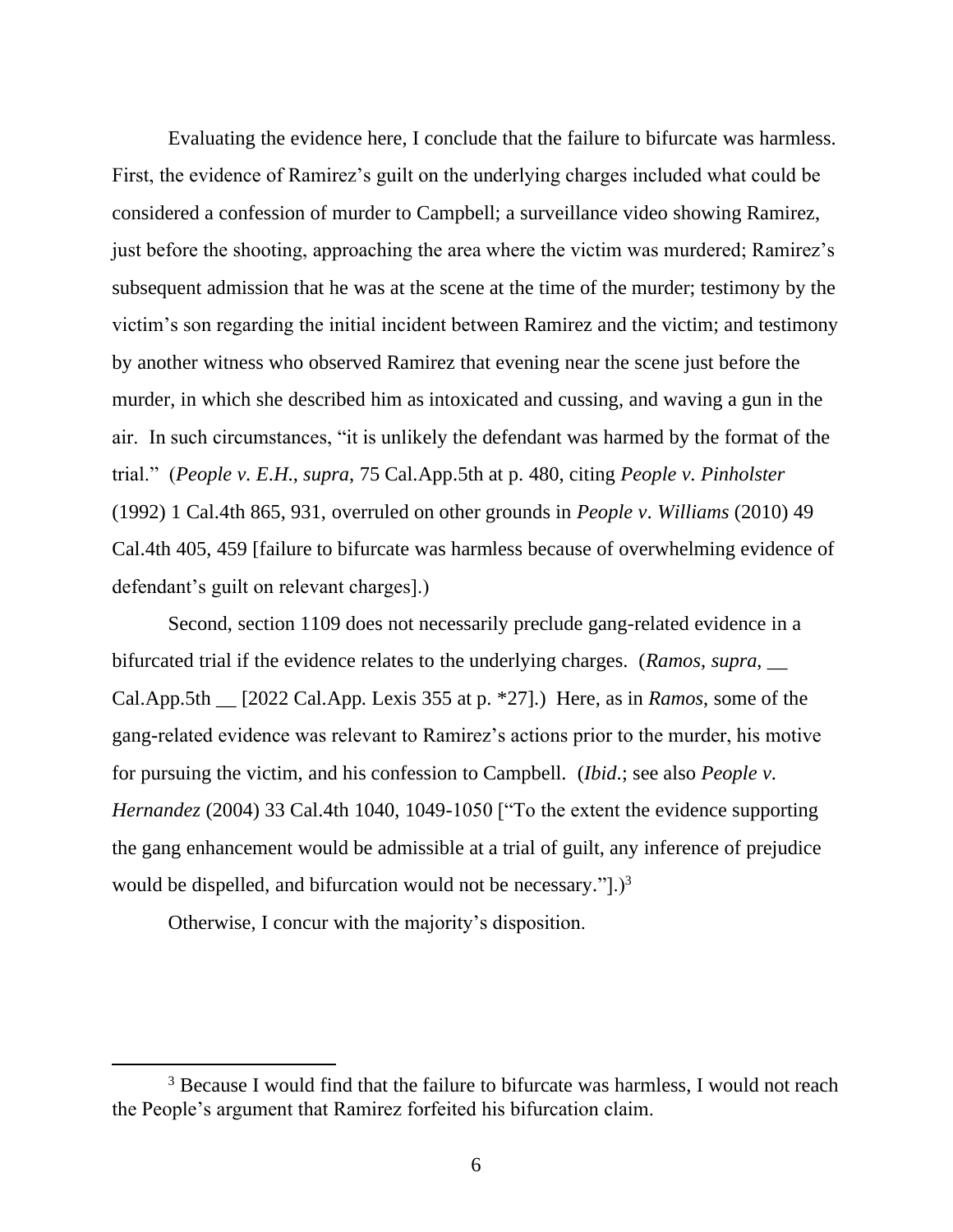WILSON, J.

\_\_\_\_\_\_\_\_\_\_\_\_\_\_\_\_\_\_\_\_\_\_\_\_\_\_\_\_\_\_\_

*People v*. *Ramirez* H047847